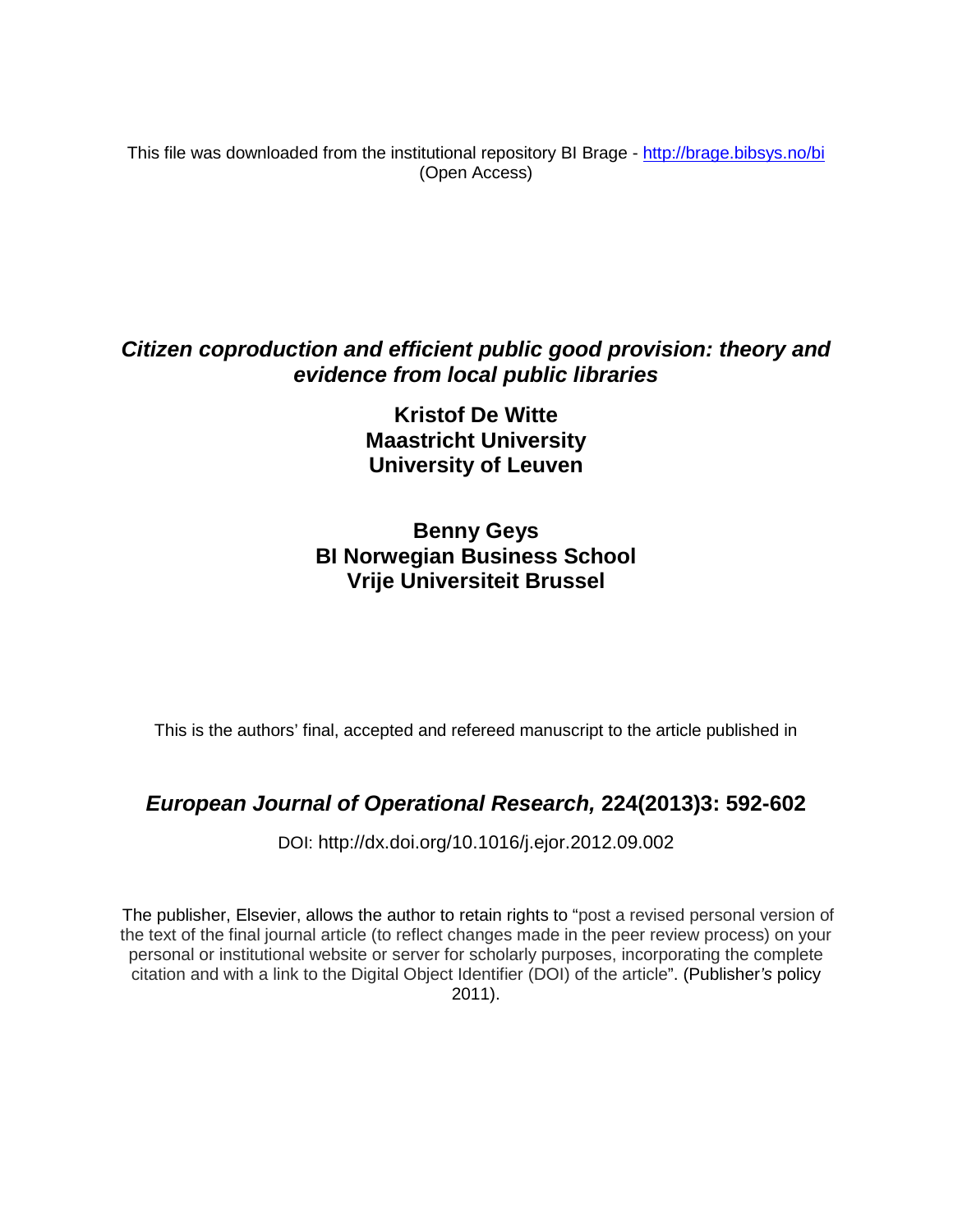#### Citizen Coproduction and Efficient Public Good Provision: Theory and Evidence from Local Public Libraries<sup>[\\*](#page-1-0)</sup>

Kristof De Witte<sup>a</sup> and Benny Geys<sup>b</sup>

<sup>a</sup>Top institute for Evidence Based Education Research, Maastricht University, Kapoenstraat 2, 6200 MD Maastricht, the Netherlands, k.dewitte@maastrichtuniversity.nl; and University of Leuven (KU Leuven), Naamsestraat 69, 3000 Leuven, Belgium, kristof.dewitte@econ.kuleuven.be.

<sup>b</sup> Corresponding author: Norwegian Business School BI, Nydalsveien 37, N-0442 Oslo, Norway, email: Benny.Geys@bi.no; and Vrije Universiteit Brussel (VUB), Pleinlaan 2, B-1050 Brussel, Belgium; email: Benny.Geys@vub.ac.be.

#### **Abstract**

In both public administration and economics, efficiency is brought forward as an important criterion for evaluating administrative actions. Clearly, its value as an assessment principle depends on our ability to adequately measure efficiency. This article argues that citizen's coproduction in public services requires a careful reassessment of how we approach the measurement of productive efficiency in public service delivery. Theoretically, we illustrate that using observable outcomes (e.g., library circulation, school results, health outcomes, fires extinguished, crimes solved) as output indicators is inappropriate and leads to biased estimates of public service providers' productive efficiency. This bias arises because citizens co-determine final outputs, leaving them at least partly beyond the service providers' control. Empirically, we find supportive evidence of both the existence and importance of such `demand-induced' bias.

**Keywords**: Citizen coproduction, Public service provision, Technical efficiency, Local government, Libraries.

**JEL-classification**: C14, C61, I21

<span id="page-1-0"></span> <sup>\*</sup> The authors gratefully acknowledge insightful comments from Stefano Della Vigna, Leif Helland and Alexander Kalb. This work was supported by the Fonds Wetenschappelijk Onderzoek Vlaanderen (grant number G.0022.12 to the second author).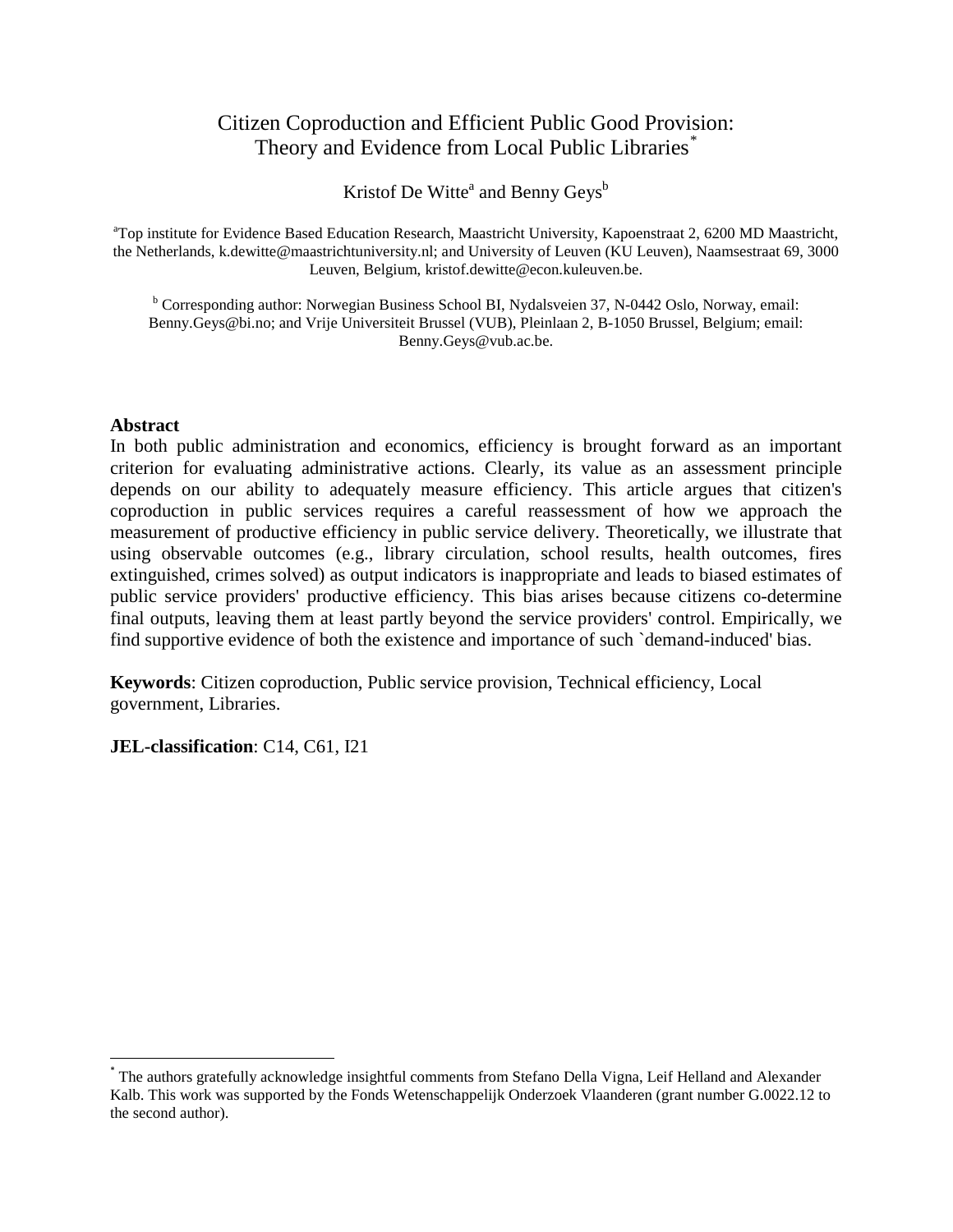# Introduction

Efficiency has been a central criterion for evaluating administrative actions since many years (Ostrom and Ostrom, 1971). A vast academic literature has subsequently developed aiming to understand the level and/or determinants of productive or technical efficiency - understood in terms of providing a maximum amount of output for a given level of inputs (Koopmans, 1951; Fried *et al.*, 2008) - in (local) public good provision.<sup>[1](#page-2-0)</sup> This attention is likely to increase further as (local) public service providers in many Western countries are facing *both* increasing demands (e.g., due to demographic change; Geys et al., 2008) *and* tightening budgets (e.g., due to governments' financial constraints). From such policy perspective, it is clear that understanding governments' performance allows for the detection of best practices and is a prerequisite for evaluating ways of performance improvement.

Yet, the value of efficiency as an assessment principle depends critically on our ability to adequately measure it. Two aspects are paramount in this respect. The first relates to the technical (or econometric) instruments required to estimate public service providers' efficiency. While this literature goes back, at least, to the pioneering contribution of Farrell (1957), recent years have witnessed a fast development with respect to the toolbox of efficiency measurement. Parametric as well as semi-parametric and non-parametric techniques have developed rapidly, allowing researchers and practitioners to deal more appropriately with output complexity, exogenous contextual variables, and so on (recent contributions include Daouia and Simar, 2007; Balaguer et al., 2010; Thanassoulis et al., 2012; De Witte and Kortelainen, 2013). The second aspect is of a more operational nature, and concerns the need for "*clear conceptual measures*" of inputs and outputs (Ostrom and Ostrom, 1971, 204; Balaguer et al., 2010). In the extensive empirical literature on public sector productive efficiency, one common characteristic is the reliance on final outcomes - e.g., school results, health outcomes, library circulation, waste collected, taxes collected, water or energy delivered, crimes solved - as the main output measure. This article argues that this choice ignores a key characteristic of the production process for public services: namely, the central role of citizens as '*coproducers'* of public services (e.g., Whitaker, 1980; Parks et al., 1981). Such citizen coproduction has - with the increasing financial constraints on (local) governments - received renewed academic and political interest in recent years (Pestoff, 2006; Meijer, 2011). Yet, while the academic literature on coproduction discusses both the determinants and consequences of such coproductive activities (see below), it does not highlight its critical importance for the measurement of public service providers' productive efficiency.

In combining the literatures dealing with the measurement of public sector efficiency and with citizens' coproduction in service provision*,* this article provides three main contributions. First, theoretically, we argue that citizens as *coproducers* of public services make that final outcomes are inappropriate output variables in efficiency studies. The reason is that final outputs - due to such coproduction - are at least partly beyond the control of the service provider. That is, schools can "*supply little education without inputs from students*", police forces cannot maintain community safety without citizens reporting crimes or testifying in court (Parks et al., 1981, 1003) and tax collection is eased with citizens "*submitting tax returns*" (Alford, 2002, 39). As a consequence, estimates of public service providers' productive efficiency using such output measures may become biased. Briefly stated, low levels of citizen activity (e.g., low study investment by pupils or few requests for library books) imply relatively low levels of final outputs, which leads a high-input service provider to be designated as inefficient. Yet, it might be

<span id="page-2-0"></span> $\frac{1}{1}$  ${}^{1}$ In the remainder of this paper, we will use the terms productive and technical efficiency interchangeably.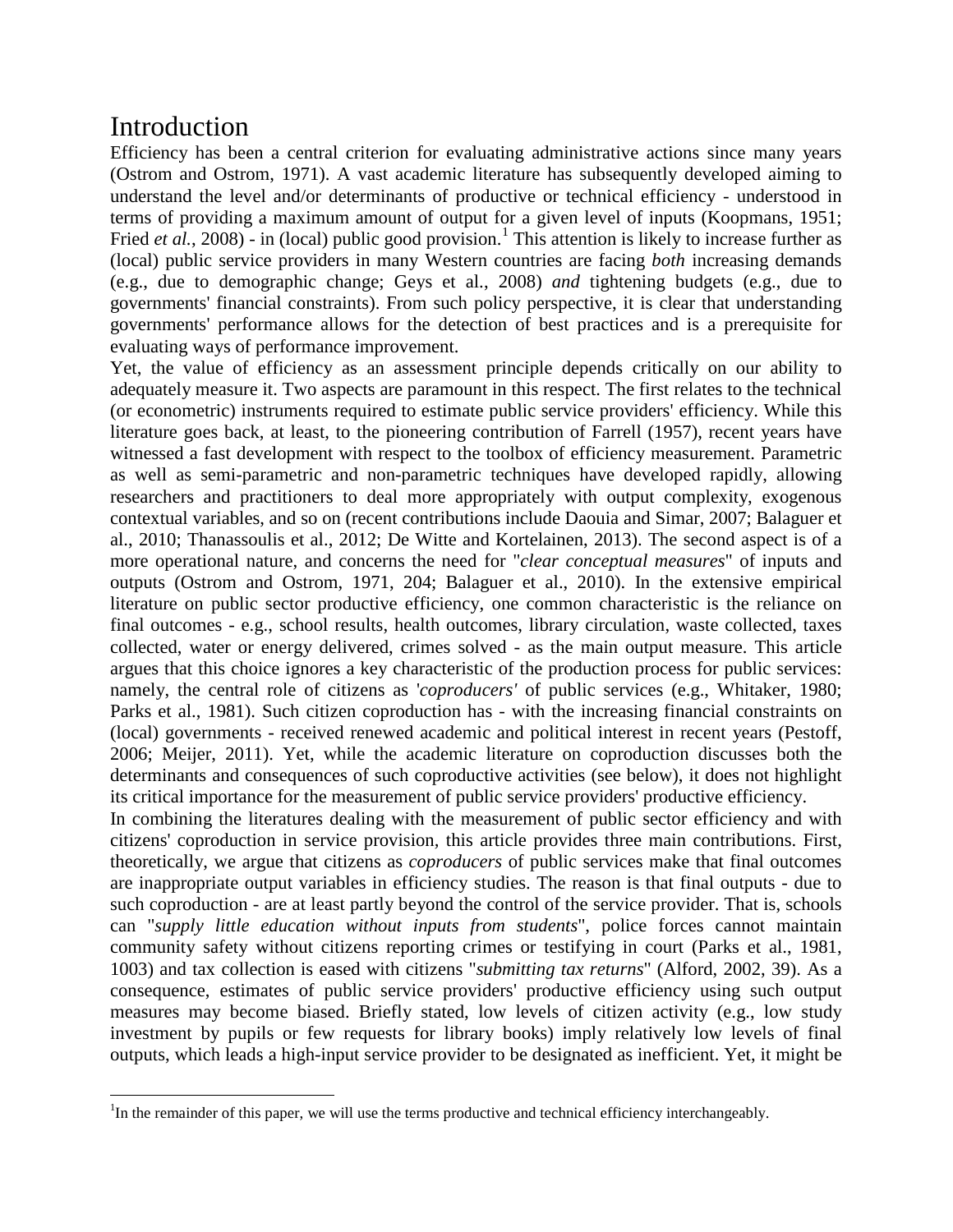that this provider is very effective at translating basic inputs into service potential. If so, the use of final outputs as performance measures unduly punishes this service provider for the restricted nature of citizens' coproductive activity in this area.<sup>[2](#page-3-0)</sup> This is *not* an argument to support the location of high-cost service providers in areas with low citizen participation, which constitutes a clear waste of public resources (i.e., *allocative* inefficiency). Rather, the argument is that, from a purely *productive* efficiency perspective, this service provider should not be described as an underperformer for an element beyond its control (i.e., citizens' coproduction or consumption decisions).

Second, using a rich dataset of municipal public libraries, our empirical contribution lies in evaluating the existence and importance of the bias deriving from ignoring citizens' role in the provision of public services. We find that high (low) levels of citizen participation in a given area generate high (low) estimates of productive efficiency when the selection of output variables ignores the extent of citizen coproduction. This relation vanishes when accounting for citizen's involvement in public good provision. These findings provide substantial support for our theoretical proposition that ignoring citizen coproduction generates biased inferences on public service providers' technical efficiency, and confirm that careful consideration of the production process and concomitant selection of output variables is crucial to make accurate inferences.

Third, from a methodological perspective, we contribute to the literature by employing a specially tailored non-parametric efficiency model (relying on recent work by Daraio and Simar, 2007, and its extention to discrete models by De Witte and Kortelainen, 2013). The model is rooted in the Free Disposal Hull (FDH) approach (Farrell, 1957; Deprins et al., 1984), which does not assume any *a priori* distribution on the production frontier. This is crucial as information on the production function is often lacking (Yatchew, 1998). The model also avoids two earlier drawbacks of FDH. First, it allows for outlying observations through the order-m technique of Cazals et al. (2002). Second, it captures heterogeneity among public service providers by immediately incorporating the exogenous environment into the estimate of the efficiency scores (thus avoiding a 'separability' condition which assumes that service providers' operating environment does not influence the level of the basic inputs and service potential). The results illustrate how this novel non-parametric methodology can help mitigate demand-induced bias.

Our results have important practical implications since properly characterizing and measuring performance is the first step towards discovering ways of improving performance. That is, evaluating whether public rather than private sector provision is more efficient (e.g., Andrews et al., 2011), or how, say, fiscal decentralization (e.g., Barankay and Lockwood, 2007), corruption (e.g., Dal Bó and Rossi, 2007), government ideology and/or fragmentation (e.g., De Witte and Geys, 2011) or citizen engagement (e.g., Borge et al., 2008; Geys et al., 2010) affect the (in)efficiency of public service providers can only succeed if the measurement of efficiency itself proceeds appropriately. Given the increasing efficiency-requirements on public policy-makers (see above) and the ensuing need to uncover pathways to improved performance, the benefit of increased knowledge on such measurement issues - as provided in the current article - is beyond doubt.

In the next section, we provide a more detailed theoretical discussion of our main argument. Then, in section 3, we present an empirical evaluation using data on Flemish local public

<span id="page-3-0"></span> $\frac{1}{2}$  $T$ Throughout the article, we will often refer to citizens' co-productive activities as 'demand' or 'citizen participation'. The term 'demand' is thereby used in a broader sense than the mere passive desire for a good or service, and implies active involvement (as reflected in, for example, study hours, book borrowing requests, fire prevention activities or tax form submission).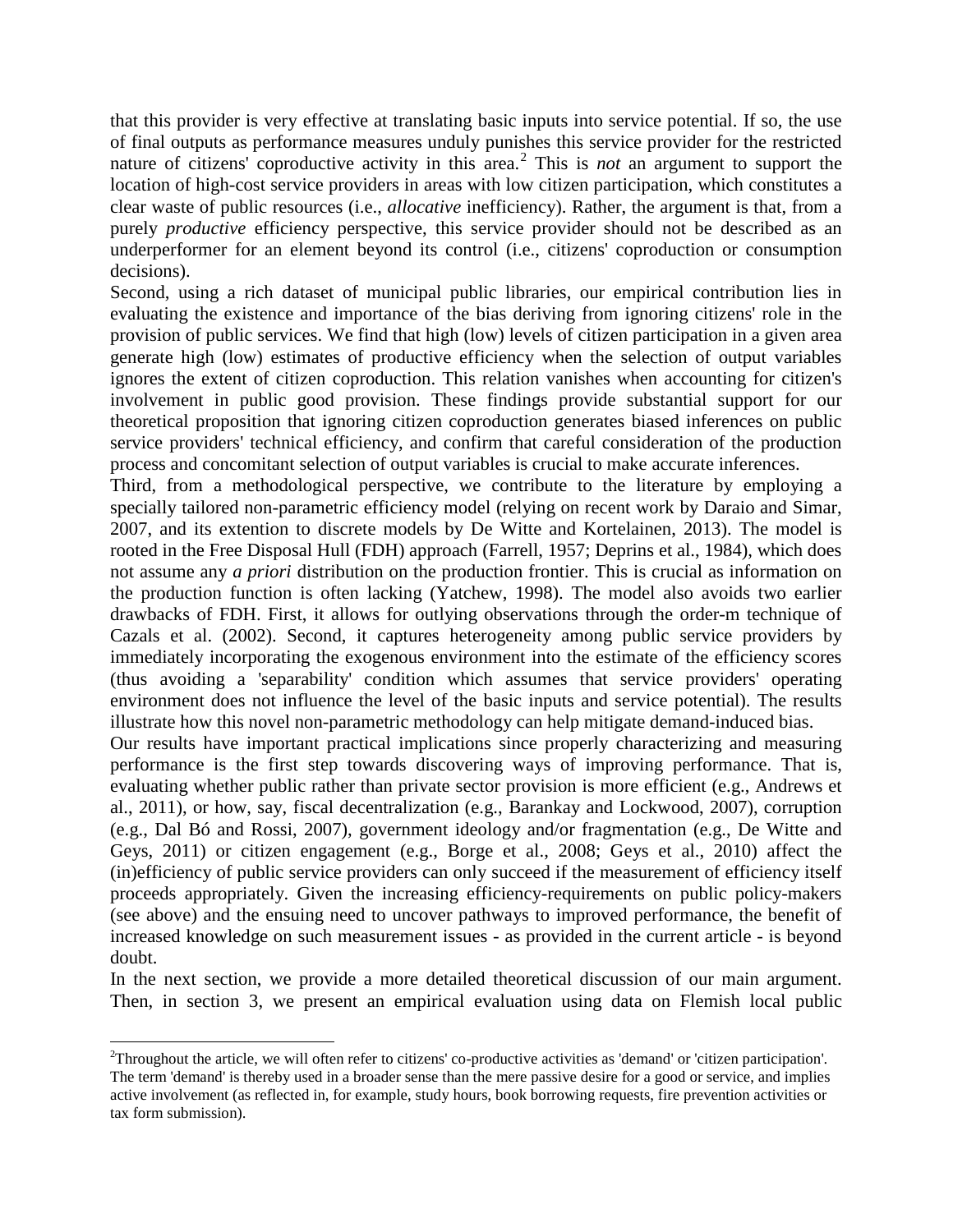libraries. Section 4 concludes.

# Theoretical background The Concept of Citizen Coproduction

Reflecting the sharp distinction in economic theory between consumers and producers, the traditional view of public service provision is one where "*the citizen reverts to a consumer and evaluator role, while government performs*" (Sharp, 1980, 108). Although such clear roledivision is arguably appropriate for the manufacturing sector of the economy (e.g., televisions, sofas, iPads), a similarly sharp distinction between consumers and producers is harder to maintain for (public) services. Indeed, for most services, it holds that "*without the productive activities of consumers nothing of value will result*" (Parks et al., 1981, 1002). Such effects are obvious in, for instance, the education sector. Bandiera et al. (2010, 1379) indeed estimate that "*underlying ability or motivation to succeed are the single most important determinant of academic achievement*" and "*account for around 56% of the overall variation in test scores*". The same also holds, however, in numerous other settings. For instance, patients should respect doctors' and nurses' orders if their health is to improve, one cannot get a decent haircut without sitting still in the barber's chair, and active engagement of the (long-term) unemployed underlies successful unemployment assistance programs.

In the late 1970s and early 1980s, public administration scholars developed the concept of citizen coproduction to capture this direct involvement ofcitizens in the design and delivery of public services (Ostrom and Ostrom, 1971; Sharp,1980). It constituted an explicit attempt to move away from a "*relieving logic*" (a top-down view where citizens merely consume services) towards an "*enabling logic*" (a bottom-up view in which providers enable beneficiaries to coproduce the service) (Neumann, 1984). Most basically, the concept thereby highlights the "*conjoint responsibility of lay citizens and professional government agents for the delivery of public services*" (Sharp, 1980, 105). In other words, citizens - whether as individuals or as (in)formal groups - are seen as part of the public service production function, an issue we return to in more detail below.

In the ensuing coproduction literature, much attention has gone to the reaction of government officials to citizens' active involvement. This shows that government officials often fear the disruption of routines, their professional expertise and autonomy, and "*balk at sharing their turf with citizen volunteers*" (Sharp, 1980, 117). More recent work has also analyzed the conditions (un)favorable to coproduction. For instance, Van Ryzin (2011) points to the critical role of values such as citizens' trust in government institutions and perceptions of fairness, while Bifulco and Ladd (2005) provide evidence that appropriate, supportive organizational and institutional structures can stimulate coproduction.

## Coproduction and Productive Efficiency

From the perspective of measuring public service providers' productive efficiency, consumers' active presence in the production function for public service outputs becomes of critical importance. Indeed, this "*special nature of public sector production*" (Ruggiero, 1996, 499) implies that final outcomes (e.g., school results, crimes resolved, library circulation, and so on) are not fully under the control of the public service provider. In other words, they are not `produced' in a strict sense by the latter. Consequently, even though commonly employed (see above), they are inappropriate when evaluating service providers' technical (in)efficiency (see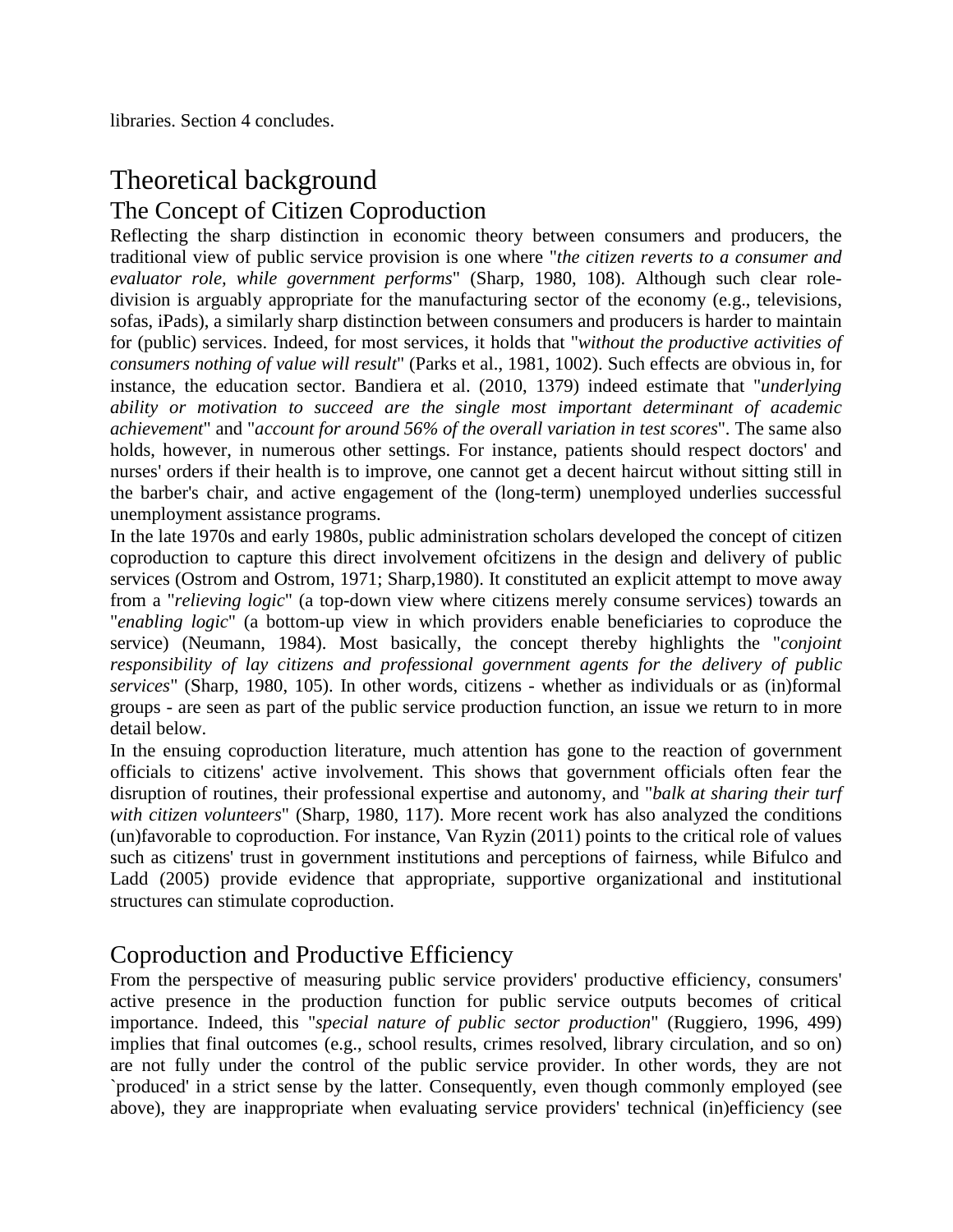also Ruggiero, 1996; Cordero-Ferrera et al., 2008; De Witte and Geys, 2011).

In fact, taking citizen coproduction seriously, accurate estimation of public service provider's technical efficiency requires separating out the active involvement by the recipients of public services (i.e., citizens' coproduction) from the production independently executed by the service provider. More specifically, it suggests the existence of a two-stage production process that is reminiscent of the distinction proposed by Becker (1965) and Lancaster (1966) between `goods' and `commodities'; where `goods' are intermediate outcomes provided by firms (e.g., food items in a supermarket) and subsequently transformed by consumers into `commodities' that fulfil their desires (e.g., an individuals' meals or nutrition) (see also Kiser, 1984).

In the *first stage*, basic inputs -- such as labour and capital -- are translated into `service potential' -- such as available materials and machinery. At this stage, the public service provider is fully accountable for the amount of service potential generated through a given amount of public expenditures and, as such, represents a natural environment for productive efficiency analyses. Referring once more to Becker (1965) and Lancaster (1966), this amounts to arguing that the productive efficiency of private-sector firms is best evaluated using `goods' - and not `commodities' - as output measures. This is exactly what scholars of private-sector productive efficiency have done for decades.

Then, in the *second stage*, service potential is transformed into observable outputs - such as school outcomes, library circulation or crimes solved. This second-stage process is (at least partly) beyond the control of the public service provider as it crucially depends on citizens decisions. For example, available fire extinguishing potential is only exercised when there are fires to be put out, while libraries only engage in book-lending when there are requests for library books by potential readers. As such, the second-stage process could be interpreted as reflecting how the supply of service potential by the service provider is met by the consumption activity (or 'demand') of potential service users to generate final outcomes.<sup>[3](#page-5-0)</sup>

Importantly, this two-stage delineation not only defines indicators of `service potential' rather than `final outputs' as appropriate output measures in public sector efficiency studies (as recently argued by De Witte and Geys, 2011), it also helps clarifying that using final outputs produces biased inferences - with the extent of mis-estimation depending on the importance of citizens' role in bringing such final outputs about. To see this, imagine that public service providers can employ one available input (e.g., *Money*) to generate service potential (*SP*): i.e., *SP=f(Money)*. For simplicity, we assume that inputs always translate one-to-one into service potential (i.e.,

). This implies that in the input-output space, all jurisdictions will be on the production frontier (independent of their size), which generates a benchmark situation where everyone is perfectly productive efficient in this stage of the production process.<sup>[4](#page-5-1)</sup> However, the provided service potential may or may not be taken up by the population, depending on the equilibrium effort of citizens in coproduction. The final output (denoted *Outcome*) thus depends on both service potential and citizens' activity (or *Demand*): i.e., *Outcome=f(SP, Demand)*. Assuming a simple multiplicative functional form (i.e., *Outcome=SP\*Demand*), the relation between the service provider's input and final outputs can be characterized as

. The second term of the right-hand side is 1 (by assumption, see

<span id="page-5-0"></span>3  $R^3$ Remember that our use of the term 'demand' does not refer merely to the passive desire for the existence of a public service, but, rather, to citizens' consumption decisions and activity.

<span id="page-5-1"></span><sup>&</sup>lt;sup>4</sup>Constraining the relation between inputs and service potential to be one-to-one is immaterial to our results, but simplifies the argument.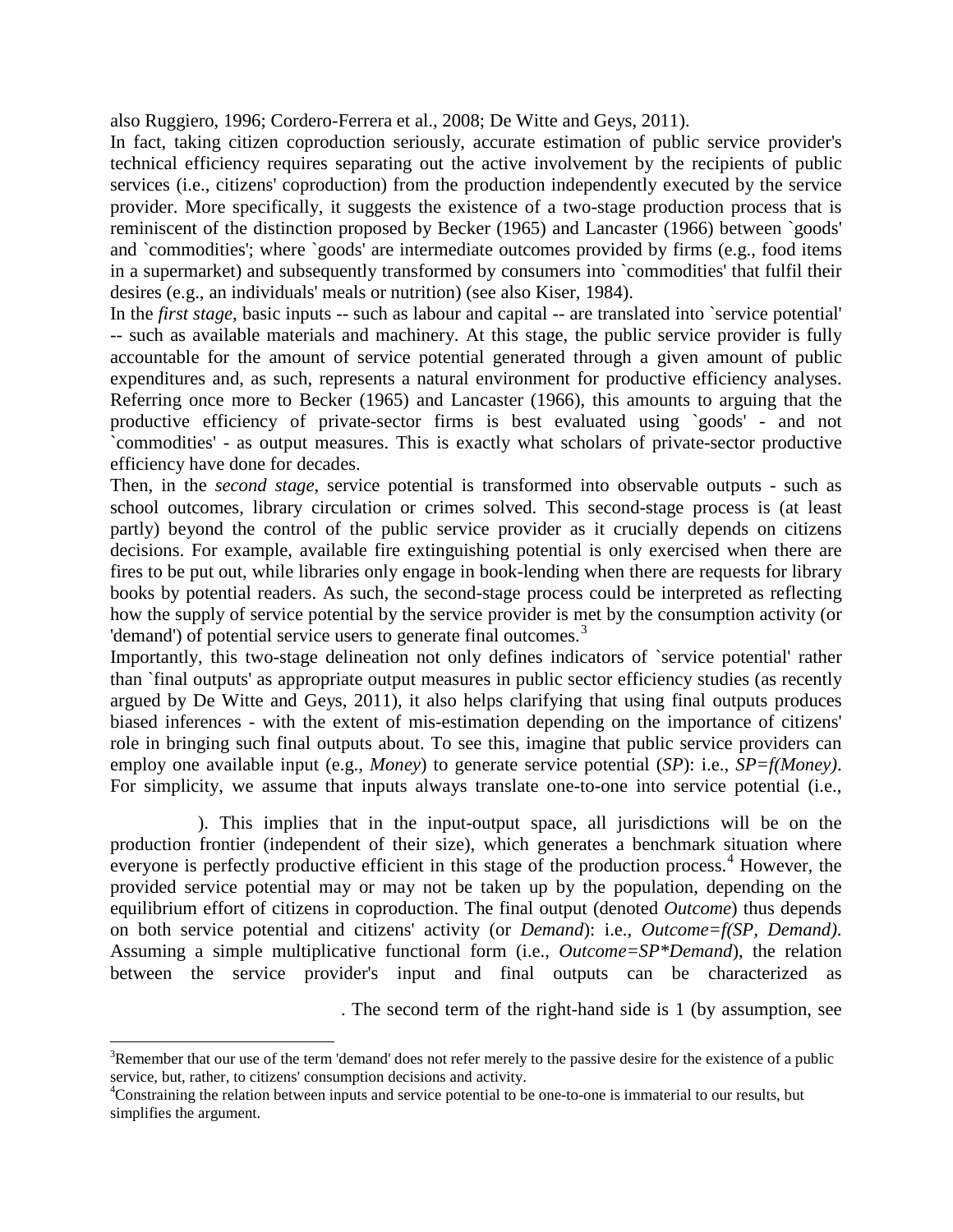above), while the first term reflects the role of citizens' consumption decisions. The result is that the placement of a jurisdiction in the input-output space now becomes a direct function of the level of citizens' demand for the public good in this jurisdiction. Consequently, the estimate of public sector efficiency using the final outcome as an output indication will likewise be a direct function of the level of citizens' involvement, generating what we will call `demand-induced bias'. $5$ 

One might argue that we implicitly assume public service providers to provide services irrespective of local preferences. This clearly need not hold in reality and we agree that a library providing unwanted services (e.g., books no one has an interest in reading) should not be designated as fulfilling its task, *even when* it provides the maximum possible amount of services (i.e., service potential) for a given budget. However, this argument introduces the appropriateness of services or the responsiveness of the local service provider into the analysis (Dunn, 2004), and thus goes beyond productive efficiency in a strict sense. Although we are *not* claiming that these additional elements are less important than productive efficiency, *nor* that the quality of the outputs produced can be ignored, we do maintain that analyses of pure productive efficiency should regard the appropriate framework and not *implicitly* encompass such effects.

# Empirical Analysis

Our empirical evaluation of the existence and importance of demand-induced bias in public sector efficiency measurement proceeds in three stages. First, in section 3.2, we estimate library technical efficiency in two ways: once in the 'traditional' way (i.e., relating basic inputs to final outputs) and once following the theoretical discussion above (i.e., relating basic inputs to service potential). This provides the main dependent variables for the remainder of the analysis. Then, in section 3.3, we evaluate what drives citizens' consumption decisions (or demand) for the local public service analyzed here (i.e., public libraries), as this information is central to assess - in section 3.4 - whether variation in citizen participation indeed explains the differences between the efficiency estimates obtained in section 3.2. Still, before we turn to these analyses, section 3.1 describes the institutional environment we study (i.e., local public libraries in Flanders) as well as the definition and sources of the main data.

## Institutional setting and data

We employ a rich dataset on local public libraries in Flanders previously exploited by De Witte and Geys (2011). While our central argument applies more broadly than public libraries (see below), this case has some particularly attractive characteristics. First, there is a legal requirement for municipalities surpassing a certain population threshold to have a local public library, which provides us with a large and diverse dataset (N=291). Moreover, these libraries all face the same institutional environment; that is, they are similarly financed (i.e., mostly through tax-financed funds from the local government and subsidies from higher-level governments) and have similar (legal) obligations. Yet, importantly, the library management retains significant discretionary influence on, for example, the selection of books and media. While the former element makes the

<span id="page-6-0"></span>5 <sup>5</sup>We implicitly assume that popular demand is independent of the level of service potential (e.g., people are not stimulated to read by the fact that more books are made available to them). Relaxing this assumption does not affect our argument, as long as demand is not perfectly positively correlated with service provision.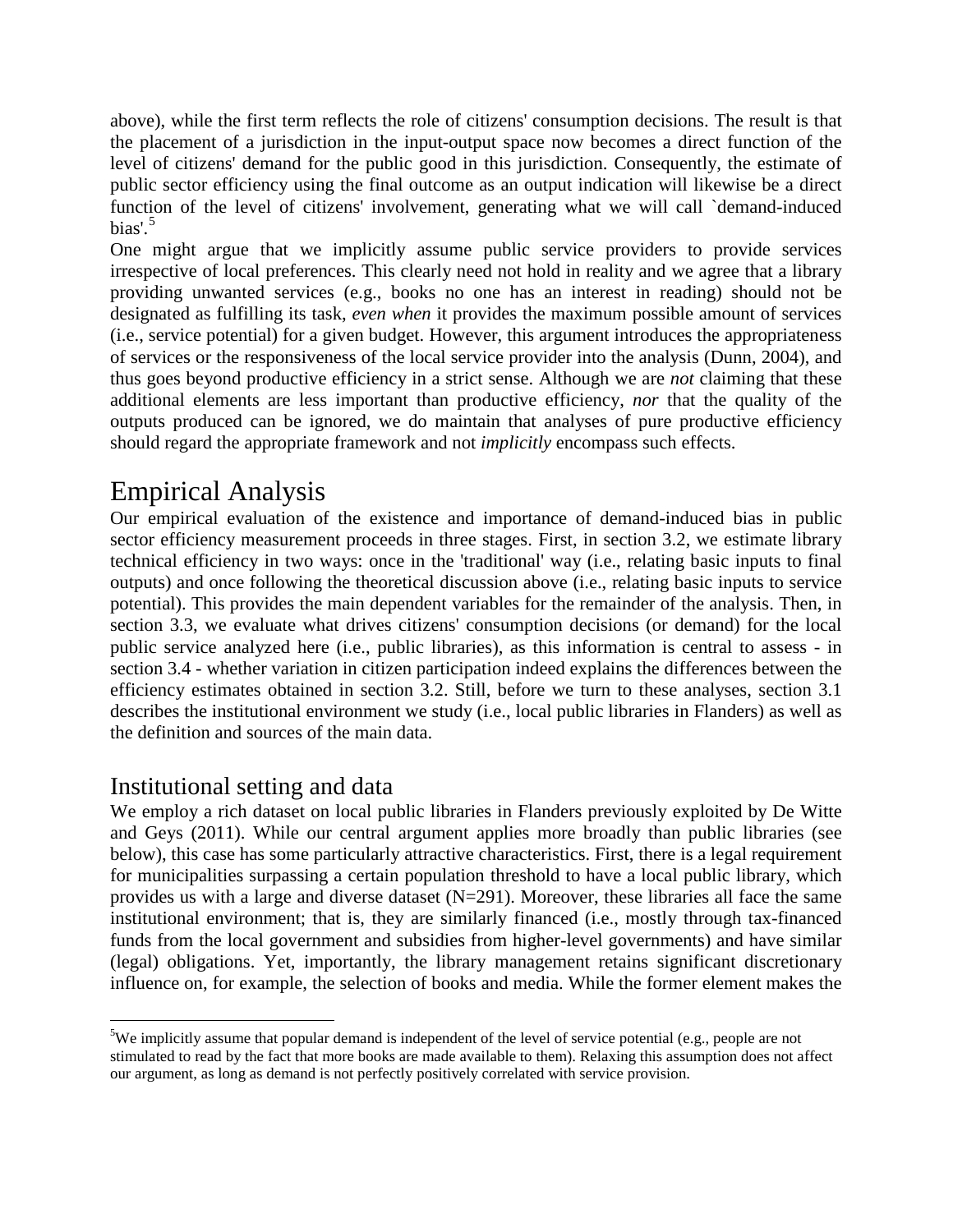libraries directly comparable for the purpose of our study, the latter issue provides a crucial source of variation across libraries. Also, which is important given that we use expenditures as a measure of input, libraries across Flanders face very similar input prices because book prices are the same for all buyers and the wages of public sector employees are strictly regulated in Belgium (via uniform collective labour agreements that induce strong wage homogeneity). Finally, local public library services are generally irrelevant to individuals' choice of residence (for recent evidence, see Bhatt, 2010), unlike, for example, a jurisdictions' education, tax policy or public safety provisions. Vice versa, selection of consumers by public libraries is unlikely to occur, which clearly does not hold in, for example, education or health care (Parry, 1996). These issues are important since they strongly mitigate potential concerns about endogeneity, selfselection bias and identification problems (we return to this below).

Our dataset - which derives from the Department `Social Development and Local Cultural Policy' (Afdeling Volksontwikkeling en Lokaal Cultuurbeleid) of the Flemish Regional government contains information on library revenues (from subsidies, fines and fees), expenditures (on personnel, infrastructure, library collection maintenance), collection size (e.g., books, CDs, DVDs, and so on) and operations (i.e., circulation, requests) for all 291 municipal public libraries in Flanders in 2007. This provides us with information about inputs, service potential and final outputs as well as information on some institutional characteristics of the libraries. To allow for the analysis of the role of citizens' decisions on library outputs, we merge this dataset with information on a number of background characteristics of the municipalities in which these libraries operate.<sup>[6](#page-7-0)</sup>

Given that efficiency measurement approaches based on the Free Disposal Hull methodology such as the ones employed below (see section 3.2 for details) - face a curse of dimensionality (inclusion of more inputs and outputs increases the number of efficient observations; see Kneip *et al.*, 1998), we opt for three input indicators, three measures of service potential and three final output variables. This restriction of the dimensionality of the analysis is consistent with the rules of thumb provided in the literature (e.g., Banker et al., 1989). As inputs, we use expenditures on (1) personnel, (2) operating expenditures (Opex; mainly maintenance of the collection) and (3) infrastructure.<sup>[7](#page-7-1)</sup> It is important to note at this point that charitable donations to and employment of volunteers in public libraries are uncommon in Flanders (in contrast to, for example, the US) and are, as such, not included in the analysis. These inputs, which fully exhaust the library expenditure budget, are used to provide (1) youth books, (2) fiction and non-fiction books and (3) other media (CD, DVD, CD-ROM, and so on). Hence, we use three collection-related variables (expressed in number of books or media) as indicators of library service potential.<sup>[8](#page-7-2)</sup> Although

<span id="page-7-0"></span>6  $\delta$ Our analysis relies on a cross-sectional setting and it would be interesting to extend the analysis to a panel setting (e.g., to capture non-observed heterogeneity through library fixed effects).This is, unfortunately, unfeasible at present due to both a lack of sufficiently time-wise comparable data and important methodological constraints (i.e., fixed effects estimators have not been developed in production theory - in which our efficiency model is rooted, see below).

<span id="page-7-1"></span><sup>7</sup> This infrastructure spending does *not* refer to big investment projects (such as major renovations or additions to the library buildings), which tend to be lumpy and time-specific. Instead, it measures the annual expenditure on infrastructure that occurs because books must be housed in an enclosed space and larger book collections require a larger space with higher maintenance costs.

<span id="page-7-2"></span> $C$ learly, the service potential of a library goes beyond these three variables and might also include the amount and quality of assistance programs, courses, lectures and/or exhibitions offered, the availability of computer terminals, internet access, and so on. Unfortunately, however, data for such outputs are unavailable (this also holds for more indirect data such as the number of visits to each library, which could proxy availability of such additional services). Hence, to the extent that basic inputs are employed for the provision of such services, our analysis is likely to over-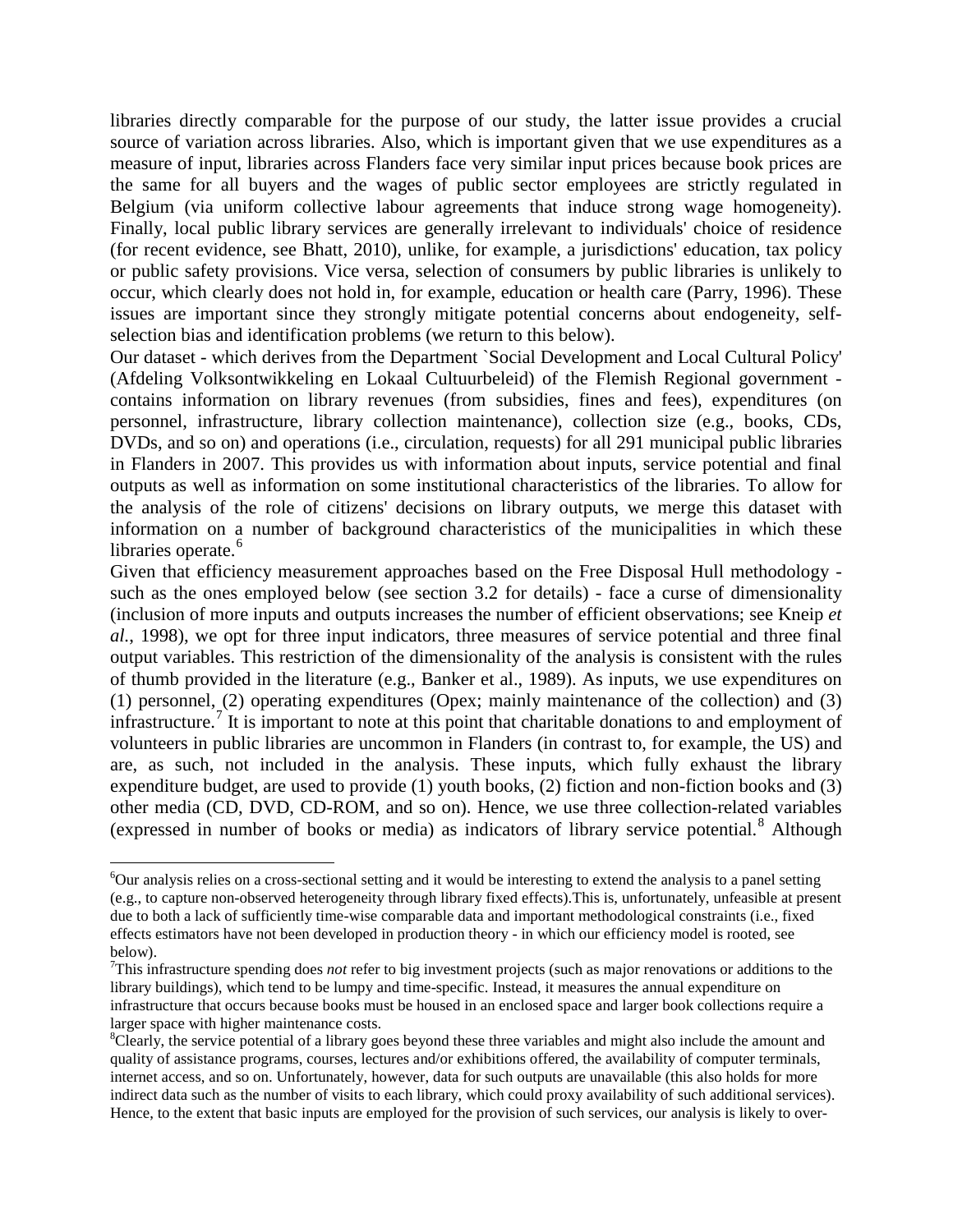these variables correspond to stock measures, which may benefit older libraries, the variable returns to scale approach employed in our efficiency model smoothly accounts for this (Fried *et al.*, 2008). Finally, in line with earlier work on library efficiency (Hammond, 2002; Hemmeter, 2006), our three final outputs are (1) total youth borrowers (<16 years), (2) total fiction and nonfiction book circulation and (3) total media circulation.

Descriptive statistics of all variables employed are presented in Table 1. These statistics first of all indicate that personnel costs are the main input for the libraries. On average, personnel costs are almost five times higher than operational expenditures. Secondly, in the average library, the total number of youth books (i.e., fiction, non-fiction and comics) is higher than the number of (non-youth) fiction and non-fiction books. Thirdly, media circulation is relatively high compared to its share in the libraries' portfolio: i.e., each media item is, on average, borrowed 2.6 times while books have a circulation rate of 3.2. Finally, more libraries (82%) have a media borrowing fee than a membership fee (72%).

| rable 1. Descriptive statistics (year-2001, $n = 291$ ) |         |         |        |          |
|---------------------------------------------------------|---------|---------|--------|----------|
|                                                         | Average | St. Dev | Min    | Max      |
| Inputs (in $\in$ )                                      |         |         |        |          |
| Personnel                                               | 383567  | 733568  | 52914  | 10190265 |
| Opex                                                    | 76196   | 145027  | 5897   | 2156868  |
| Infrastructure                                          | 63819   | 217945  | 0      | 1794090  |
| Service potential (in absolute amounts)                 |         |         |        |          |
| Youth books                                             | 25804   | 29849   | 2819   | 402483   |
| Fiction and non-fiction books                           | 19883   | 25751   | 1857   | 325567   |
| Media (CD, DVD, CD-ROM)                                 | 9668    | 17957   | 0      | 246130   |
| Final outputs (in absolute amounts)                     |         |         |        |          |
| Young borrowers $(<$ 16 years)                          | 1698    | 1738    | 124    | 19186    |
| <b>Book</b> circulation                                 | 147458  | 218480  | 7670   | 2775435  |
| Media circulation                                       | 25440   | 61780   | 0      | 713806   |
| Demand variables                                        |         |         |        |          |
| Education (% higher education)                          | 20.230  | 5.515   | 6.658  | 42.342   |
| Population density (per km <sup>2</sup> )               | 524.732 | 432.051 | 61.938 | 3053.25  |
| Membership fee (dummy)                                  | 0.720   | 0.450   | 0      |          |
| Media borrowing fee (dummy)                             | 0.823   | 0.383   | 0      |          |

Table 1: Descriptive statistics (vear= $2007: n=291$ )

### Estimating (in)efficiency

 $\overline{a}$ 

To estimate performance of public entities, we apply three efficiency models based on the Free Disposal Hull (FDH) methodology (Deprins et al., 1984; Cazals et al., 2002; Daraio and Simar, 2005). Before intuitively describing these approaches, it is important to point out that they are well-suited to our setting. First, as a fully nonparametric approach, FDH does not require any information on the production technology. This is crucial as such information (i.e., how inputs are transformed into outputs) is often unavailable to researchers (Yatchew, 1998) and wrongly specified models lead to biased estimation results (Hjalmarsson et al., 1996). Second, our model

estimate true technical inefficiency in stage one of the public service production process (since we observe less than the true output level for a given level of inputs).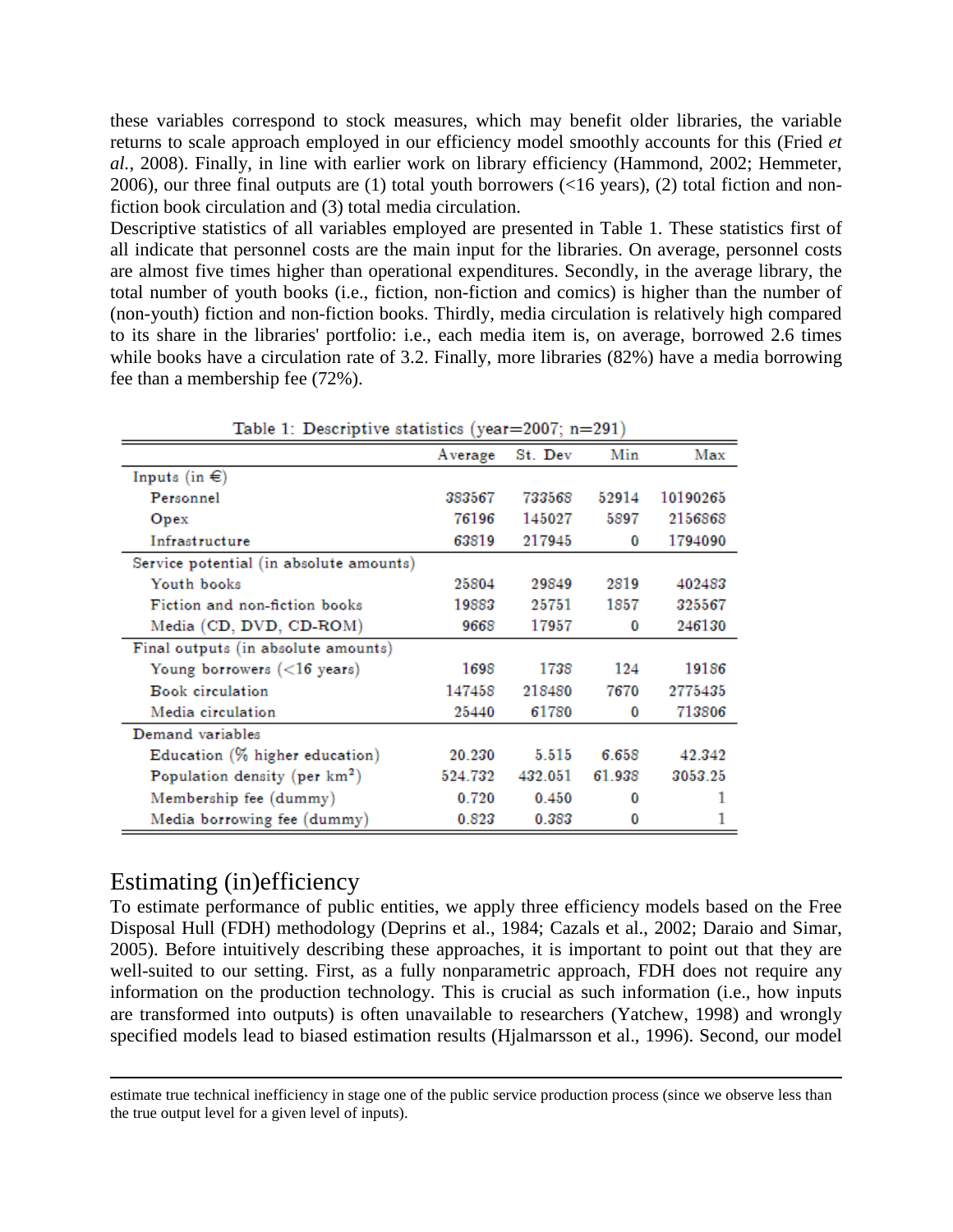does not require information on prices as the FDH approach relies on shadow prices to aggregate inputs and outputs (Deprins et al., 1984). This resolves the fact that in public sector settings, prices are often unobserved or unreliable because of subsidies. Third, the FDH methodology has recently been extended to allow corrections for the impact of outlying observations that in the current context might arise from atypical observations (referred to as 'robust FDH' or 'order-m'; Cazals et al., 2002) and exogenous variables (thus addressing that public organizations work in different environments and with different restrictions; referred to as 'conditional FDH'; Daraio and Simar, 2005). The latter is also important from an econometric perspective since the resulting estimates have recently been shown to have additional attractive properties: i.e., they are consistent (i.e., estimate the 'true' inefficiency) and have a fast rate of convergence (Jeong et al., 2010). Given the purpose of our paper, we present only an intuitive description of the model(s). A formal discussion can be found in, for instance, Cazals et al. (2002), Daraio and Simar (2007) or Fried et al. (2008), while a graphical representation is provided in, for instance, Fried et al. (2008) and Muller (2008). Krüger (2012) points out that the robust FDH approach can be worse than the more traditional FDH approach when measurement errors are not excessively large and outliers are absent. Unfortunately, as presented in the descriptive statistics in Table 1, our data includes various outlying observations. Moreover, to capture the heterogeneity among observations, De Witte and Marques (2010) show by simulated data that the robust conditional efficiency approach is a superior model. Therefore, we apply the robust and conditional efficiency approach.

#### The Free Disposal Hull model

The seminal paper of Farrell (1957) inspired researchers to consider performance as a relative estimate, whereby any given decision-making unit (DMU) is evaluated against a frontier of best practice observations. Consider DMUs, which are using heterogeneous and non-negative inputs to produce heterogeneous and non-negative outputs . The FDH model relies on a free disposability assumption of inputs and outputs: if and then [where denotes the production technology set: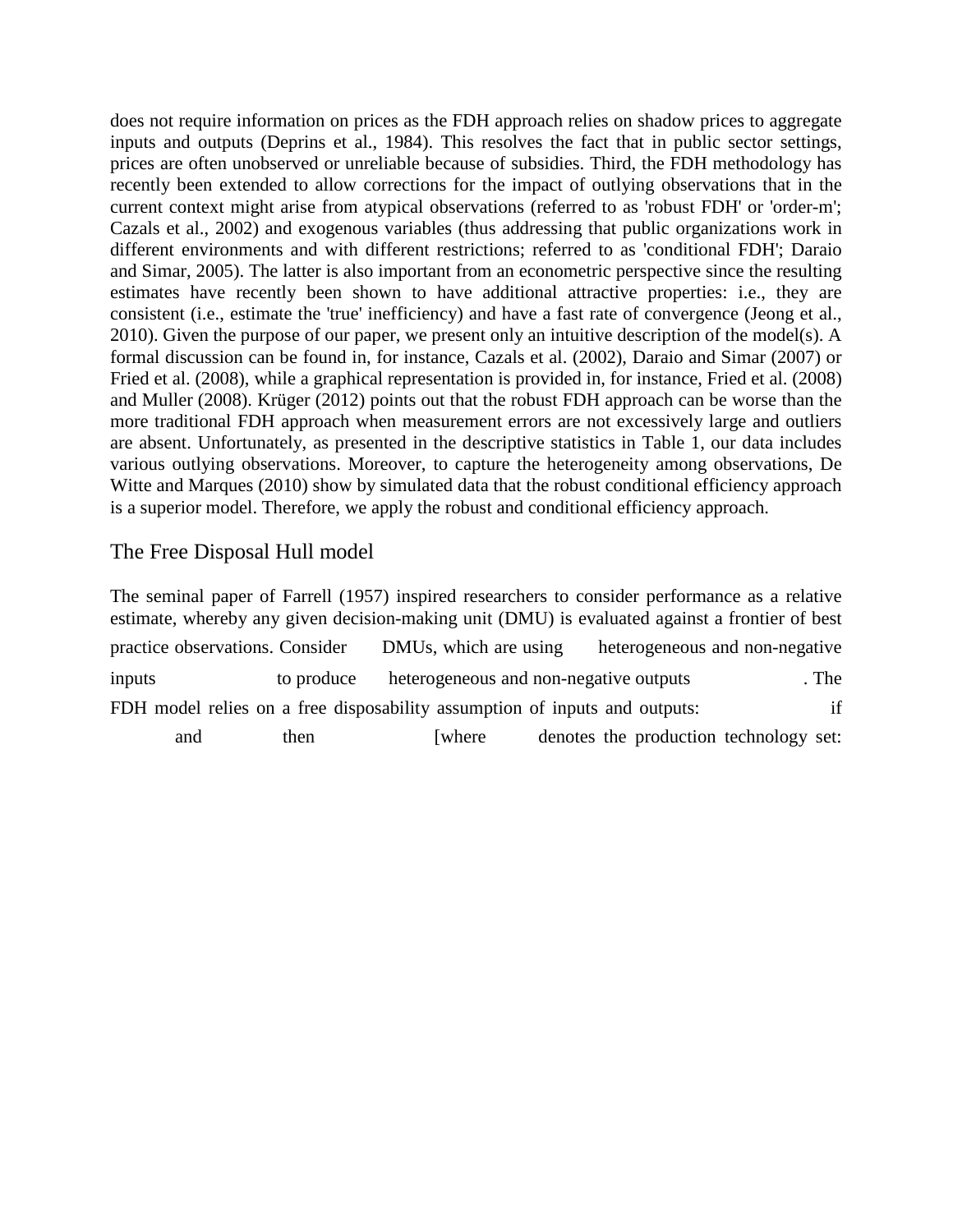while for an inefficient observation One can interpret (1-) as the potential percentage increase in output for the evaluated observation were it to produce as efficient as its best practice counterpart.

#### The robust FDH model

 $\overline{a}$ 

As can be observed from equation (1), the FDH frontier in the standard FDH setting of Deprins et al. (1984) is deterministic in the sense that all observations from the sample potentially constitute the frontier However, a-typical observations might create outliers in the data. Such outlying observations influence the production frontier and, consequently, the efficiency estimates .

Cazals et al. (2002) suggest to mitigate the impact of outlying observations by drawing with replacement subsamples of size among those DMUs with fewer inputs than the evaluated DMU (i.e., among those so that ). Relative to this smaller sample of observations, performance is assessed. After repeating the sampling and efficiency evaluation times, where is sufficiently large (larger than 2,000), the *robust efficiency* (also denoted by 'order- ') scores are obtained by taking the arithmetic average of the inefficiencies.<sup>[9](#page-10-0)</sup>

Due to the smaller reference set and the fact that the evaluated DMU (does not form part of its own reference set in every of the drawings, the robust FDH model can result in `superefficient' efficiency scores (i.e., ). In our case, these super-efficient observations obtain efficiencies below 1, which indicates that the evaluated DMU is performing better than the average DMUs in its reference sample (see Cazals et al., 2002 and Daraio and Simar, 2007 for an extensive discussion). The larger, the less super-efficient observations in the data. In the extreme case where , there is no super-efficiency estimated and the traditional deterministic FDH model is estimated. Following Daraio and Simar (2005), the size of is determined as the value for which the percentage of super-efficient observations (i.e.,  $\qquad \qquad$ ) declines only marginally with an increase in . To determine this value, we count for various values of the percentage of super-efficient observations. In the setting at hand, from onwards, the percentage of super-efficient observations declined only marginally with

As a result of the repeated draws, outlying observations will not be part of the reference sample in every draw. This has two important consequences. First, the partial frontier of size will shift inwards relatively to the full frontier of size (i.e., ), such that (or, in

<span id="page-10-0"></span> $^9$ Cazals et al. (2002) also suggest a perfectly equal (if is sufficiently large) integral formulation. As the integral formulation is faster to compute, the R code underlying our analysis (which is available upon request) uses this alternative version of the robust FDH model. Note also that we use the terminology 'robust FDH' and 'order-m' interchangeably throughout the remainder of the paper.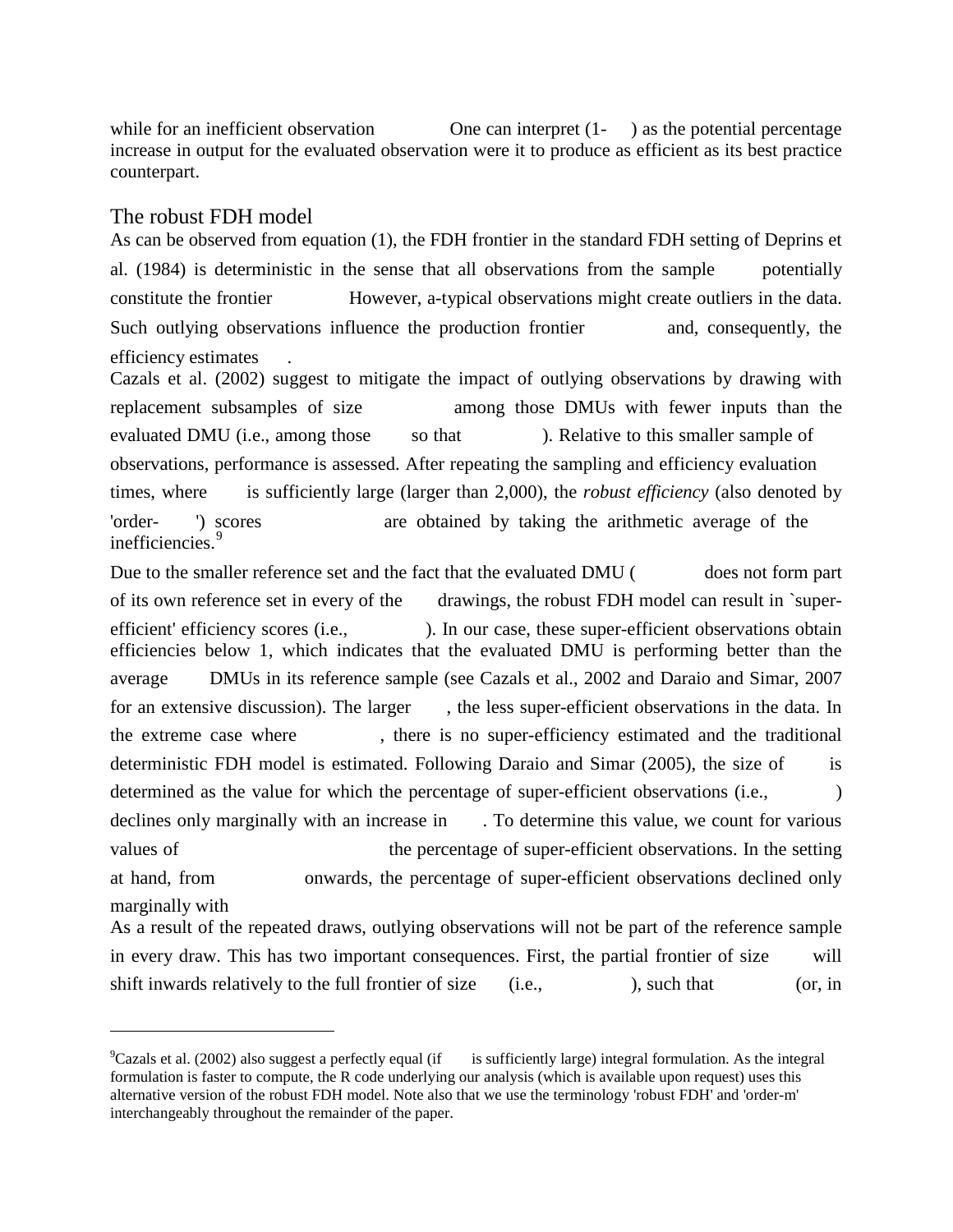words, inefficiency will be lower in the order- model). Second, the influence of outlying observations - in both the input and output dimension - on the performance estimates is mitigated.

#### The conditional robust FDH model

An attractive feature of the order- model arises from the ease with which exogenous variables

<span id="page-11-1"></span><span id="page-11-0"></span> can be included. We refer to exogenous variables as background characteristics that are beyond the influence of the evaluated DMU, but which influence its performance (Ruggiero, 1996).<sup>[10](#page-11-0)</sup> Though suggested in Cazals et al. (2002), Daraio and Simar (2005) were the first to implement so-called conditional robust FDH by adapting the robust FDH model in a way that the subsamples of size are now drawn with a particular probability. The latter probability is determined by a Kernel function around the exogenous variables . Observations ( that are similar to the evaluated observation ( are drawn with a higher probability than dissimilar observations. Formally, the conditional robust FDH model draws times the reference sample of size with replacement and with a probability among those such that ; where denotes a Kernel function and the appropriate bandwidth (estimated by cross-validation). Finally, the efficiency evaluations are averaged to obtain the robust conditional efficiency estimates  $11$ <sup>11</sup>. The interpretation of the efficiency scores is similar to the order- model. De Witte and Kortelainen (2013) extend the conditional efficiency approach of Daraio and Simar (2005) to include discrete variables. They estimate a mixed kernel which treats continuous (denoted by ), discrete ordered (denoted by ) and discrete unordered (denoted by variables differently in the estimations. The generalized product kernel function reads as :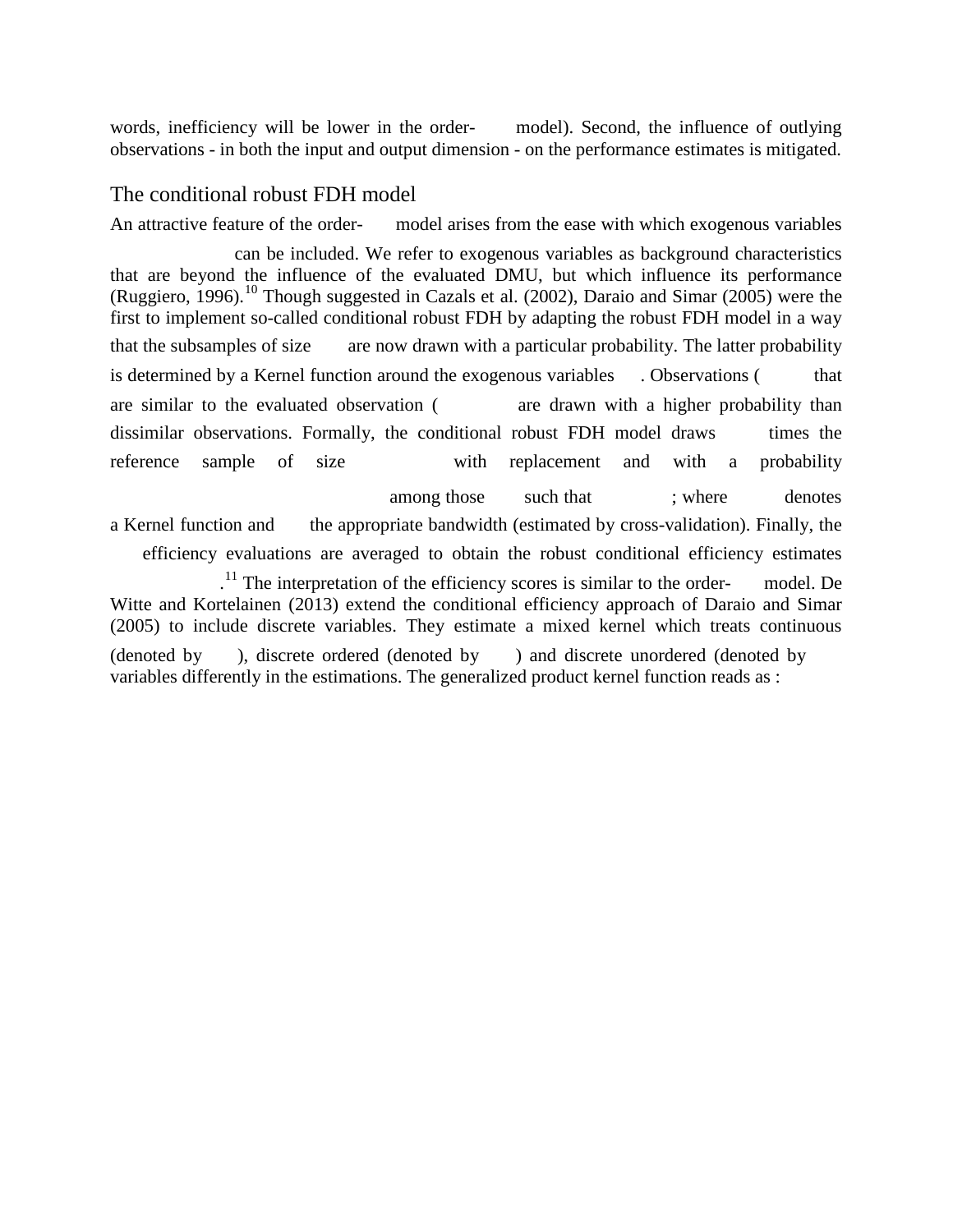The results of the efficiency estimations are summarized in Table 2. We denote the efficiency

scores by, respectively, and for the 'service potential model' (which follows our theoretical argument above) and the 'service delivery model' (which follows the traditional approach using final outputs). In the first three columns, we present the results of the Free Disposal Hull method, while the next three columns use the robust version of the same model (i.e., robust FDH) and the last three columns also account for exogenous variables (i.e., conditional robust FDH). In each case, we show summary statistics for and as well as the difference between both estimates.<sup>[12](#page-12-0)</sup> Note also that in the conditional robust FDHestimation, we follow De Witte and Geys (2011) in controlling for the ideological stance of the local government (using a Left-Right scale from 0 to 10 based on a self-placement survey; Buelens *et al*., 2008), the share of women in the local council, the wealth of the municipality (measured as income per capita, in 1000 $\oplus$ , population size and the source of public library funding (defined as the share of regional subsidies in the total library budget). The first two variables capture the municipality's political environment, which may affect library policies as right-wing parties are often argued to have different preferences and priorities compared to leftwing ones (Hibbs, 1977). The same has more recently been argued to hold for male compared to female politicians (Edlund and Pande, 2002; Geys and Revelli, 2011). The wealth of the municipality captures the idea that high-income residents are generally more in favour of wideranging cultural provisions (Werck et al., 2008), and may therefore demand maximization of libraries' service potential given budgetary constraints. A large population size increases the group of potential users of the library's services. Its effect is a priori uncertain as a large population may increase the group interested in efficient libraries, but it could also engender congestion concerns (lowering the perceived benefit of the library and reducing efficiency demands) (De Witte and Geys, 2011). Finally, the source of public library funding is likely to influence the local population's monitoring activity as people care more about inefficiency in the provision of public resources when they pay for such services more directly (through fees and municipal subsidies as compared to regional-level grants) (Hemmeter, 2006; De Witte and Geys,  $2011$ ).<sup>[13](#page-12-1)</sup>

For the FDH model, we find an average (in)efficiency score of 1.162 for the 'service potential model' and 1.142 for the 'service delivery model'. This suggests that, on average, Flemish local public libraries could, with a given input vector, increase their outputs by respectively 16% and 14% if they were to work as efficient as the best practices. The average difference between both estimates lies around two percentage points, but, importantly, it displays significant variation. The bottom two rows of Table 2 indeed illustrate that for nearly 60% of the 291 libraries in our sample (72+93=165), both measures do *not* generate the same result. These differences can at times be quite substantial, as indicated by their minimum and maximum values.<sup>[14](#page-12-2)</sup> This is also

<span id="page-12-2"></span><sup>14</sup>Efficiency scores are considered as equal if the estimates differ by less than 1 percentage point. If we do not impose

<span id="page-12-0"></span><sup>&</sup>lt;sup>12</sup>While the data and conditional robust efficiency framework employed at this point are similar as in De Witte and Geys (2011), we differ from their analysis by including all five controls simultaneously. Moreover, their analysis aims to explain public sector performance, rather than estimate the demand bias.

<span id="page-12-1"></span><sup>&</sup>lt;sup>13</sup>Although one could clearly consider additional exogenous controls - e.g., the age of the library, the age distribution of the population it serves, the geographical features of the municipality (which may affect ease of access to the library) - data for such indicators were unfortunately unavailable.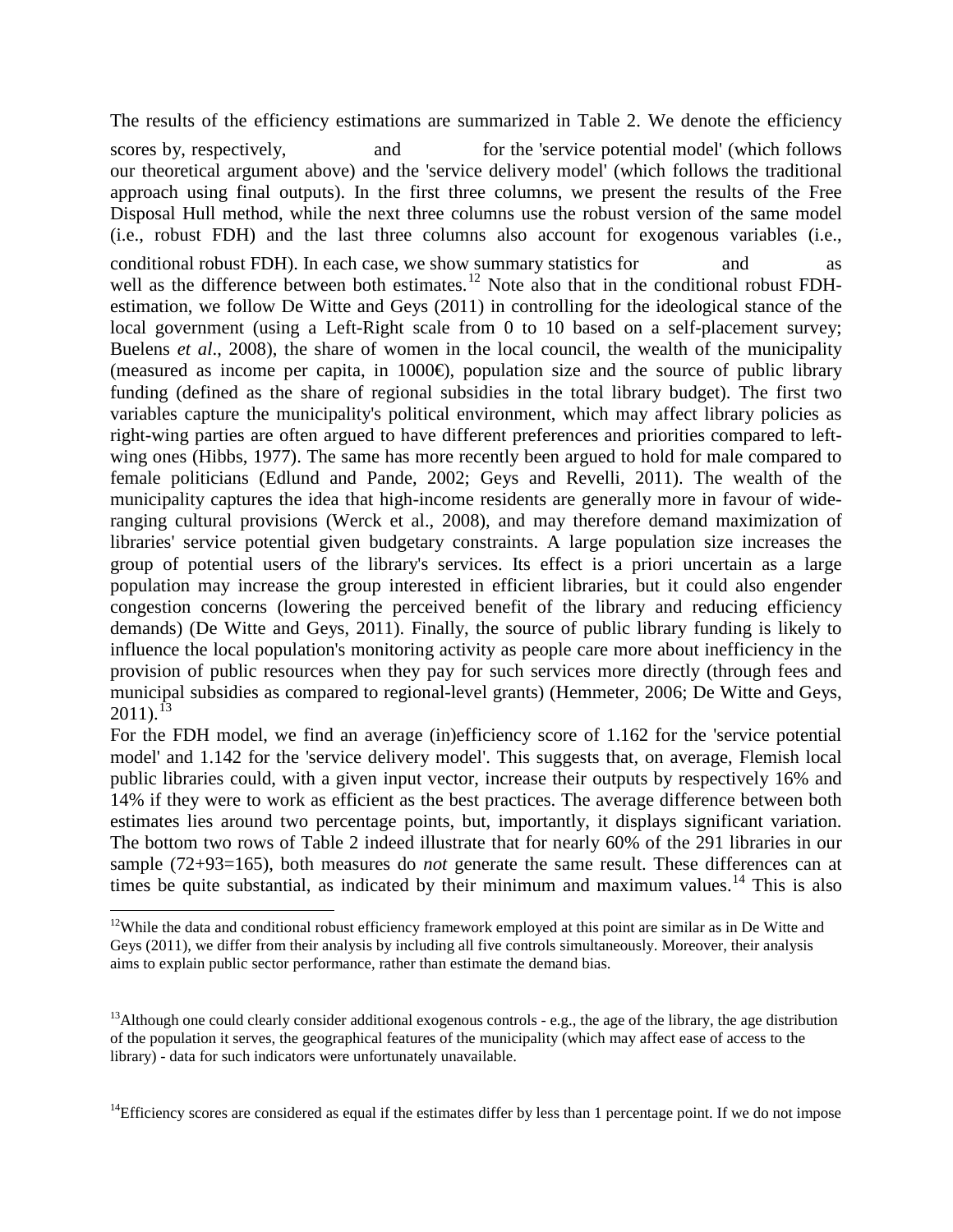confirmed by the Spearman rank correlation between both efficiency estimates, which amounts to only 0.42.

| Table 2. Empletion scores $(11 - 291)$ |                |           |            |                       |                 |            |                     |        |                        |
|----------------------------------------|----------------|-----------|------------|-----------------------|-----------------|------------|---------------------|--------|------------------------|
|                                        |                | FDH       |            |                       | Robust FDH      |            |                     |        | Conditional robust FDH |
|                                        | <i>vpoten.</i> | Adeli.    | Difference | <i><b>Apoten.</b></i> | $\lambda$ dels. | Difference | $_{\lambda}$ poten. | Adeli. | Difference             |
| Average                                | 1.162          | 1.142     | 0.020      | 1.104                 | 1.078           | 0.026      | 1.045               | 1.056  | $-0.010$               |
| St. Dev.                               | 0.288          | 0.291     | 0.295      | 0.293                 | 0.304           | 0.285      | 0.221               | 0.233  | 0.240                  |
| Minimum                                |                |           | $-1.681$   | 0.475                 | 0.438           | $-1.469$   | 0.541               | 0.480  | $-1.383$               |
| Maximum                                | 3.135          | 2.932     | 1.551      | 3.078                 | 2.928           | 1.428      | 2.320               | 2.817  | 0.735                  |
|                                        | potential      | Adelivery | 72         |                       |                 | 126        |                     |        | 118                    |
|                                        | potential      | delivery  | 93         |                       |                 | 92         |                     |        | 103                    |

| Table 2: Efficiency scores (N=291) |  |
|------------------------------------|--|
|------------------------------------|--|

As expected, the robust FDH model leads to lower estimated inefficiency levels (1.104 and 1.078, respectively) and some efficiency scores now also lie below 1. Hence, some observations

are super-efficient: they perform better than the average observations in their reference sample. Yet, the difference between both estimates increases slightly (to 2.6% on average) and now about 75% of the libraries in our sample (126+92=218) fail to generate the same result on both measures. This follows from the fact that fewer libraries achieve an efficiency score equal to 1 (which is a relatively frequent occurrence in the standard FDH model). The Spearman rank correlation likewise remains rather low at 0.48.

Finally, turning to the conditional robust efficiency model's findings, we observe that the average inefficiency level as well as its standard deviation decline. After controlling for exogenous factors, the average inefficiency level lies around 5%. Moreover, while the variation in the difference between both efficiency models now declines substantially (reflected in both a lower standard deviation and less extreme minimum/maximum values) compared to the unconditional models, the number of libraries providing different estimates across both models edges up a little further (118+103=221; or 76% of our sample). This is also confirmed by the lower Spearman rank correlation of 0.32. As the estimation of these three different models not only serves as a robustness exercise, but also gives information about how their underlying assumptions affect our findings, we will return in more detail to these differences below.

## Determinants of library lending

 $\overline{a}$ 

The results in the previous section clearly illustrate that although the difference between using service potential or final outputs is not excessive on average, it can be substantial for a significant number of observations. This in itself does not imply that one or the other set of estimates is `better' or `more accurate'. Yet, from a theoretical point of view, the estimates relying on service potential *can* be designated as most appropriate *if* we can show that the difference between both sets of efficiency measures is related to citizens' active role in procuring the service providers' final outputs (as discussed in section 2). To this end, we first evaluate how library lending is affected by citizens' proclivity to borrow books. The motivation for this analysis lies in the

this threshold, the number of libraries where the results differ across both estimates naturally increases. Still, all results reported below are robust to this alternative operationalisation, indicating that our results are not driven by the exact definition of the efficiency-difference (full details available upon request).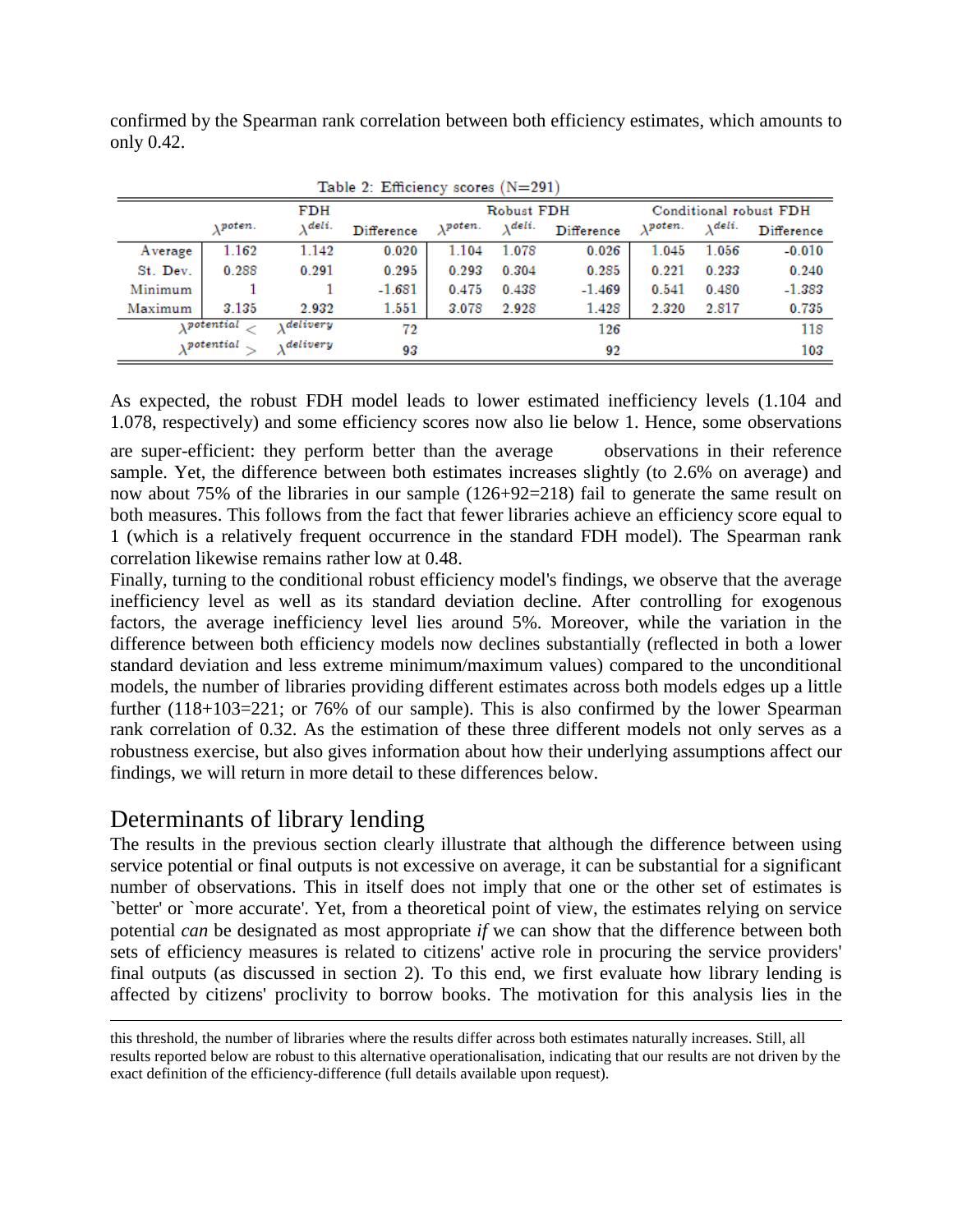empirical verification of a number of variables - derived from earlier work by Locher (2005) and Løyland and Ringstad (2008) - that may serve as proxies for the demand for library books. Specifically, our estimation equation here takes the following form:

(4)

where denotes the dependent variable and is either a) total circulation of books (youth, fiction and non-fiction) or b) total circulation of other media (CDs, DVDs and CD-ROMs) (Locher, 2005; Løyland and Ringstad, 2008).[15](#page-14-0) As explanatory variables, we include the education level of the municipal population (measured as the share of inhabitants over 18 with a university or college degree), population density (measured as inhabitants per km²) as a proxy for the average travel time to the library and two indicator variables for the presence of an overall library membership fee and a fee-system for borrowing other media.<sup>[16](#page-14-1)</sup> In line with previous work, we expect education and population concentration to have a positive effect on library demand (and thereby book and media circulation), while the existence of fees is expected to have a negative effect.<sup>[17](#page-14-2)</sup> The library stock (measured through both the total stock of books and other media available at the library) is included as a scaling measure (Løyland and Ringstad, 2008). Table 3 presents results both from the estimation in linear form in Columns (1) and (2) (Locher, 2005) and loglinear form in Columns (3) and (4) (Løyland and Ringstad, 2008). Several observations follow from Table 3. First, there is high congruence between the linear and loglinear specifications, such that the results are not driven by either of these functional forms. Second, higher presence of other media does *not* have a crowding-out effect on book circulation, while a larger book stock actually seem to stimulate media borrowing. This suggests that books and other media are complements rather than substitutes (for a similar observation in Norwegian public libraries, see Løyland and Ringstad, 2008). Finally, and most important for our analysis, we find that library book circulation (though not media circulation) in Flemish municipalities is significantly positively related to the population's education level and population concentration (proxying lower average travel time to the library). Membership and/or borrowing fees are - in line with earlier work by Locher (2005) - linked with lower circulation of books and other media. Overall, these results indicate that these variables can serve as valid proxies for citizens' librarydemand.

<span id="page-14-0"></span><sup>&</sup>lt;sup>15</sup>Equivalent results to those presented in Table 3 are obtained when estimating both equations jointly using  $3-$ Stage Least Squares (3SLS) or seemingly unrelated regression (SUR). Note also that, unfortunately, we lack separate circulation data for youth, fiction and non-fiction books. Hence, while the availability of separate stock data allowed us to make this distinction in the efficiency analysis in section 3.2, we are constrained to estimate one joint demand function for all types of books.

<span id="page-14-1"></span><sup>&</sup>lt;sup>16</sup>We also tried replacing education with average income per capita (in 1000 $\Theta$ ). This, however, generally provided somewhat weaker results (available upon request). Note also that we unfortunately lack data on loan length, which may affect a library's circulation rate.<br><sup>17</sup>To the extent that fees might be used to ration access to a limited resource, their introduction (and level) may be

<span id="page-14-2"></span>influenced by demand conditions. Although this creates a reverse-causality issue, it is of limited concern here since it suggests a positive association between demand and fees. Finding a negative effect despite this countervailing effect would thus only strengthen our interpretation of fees as depressing demand.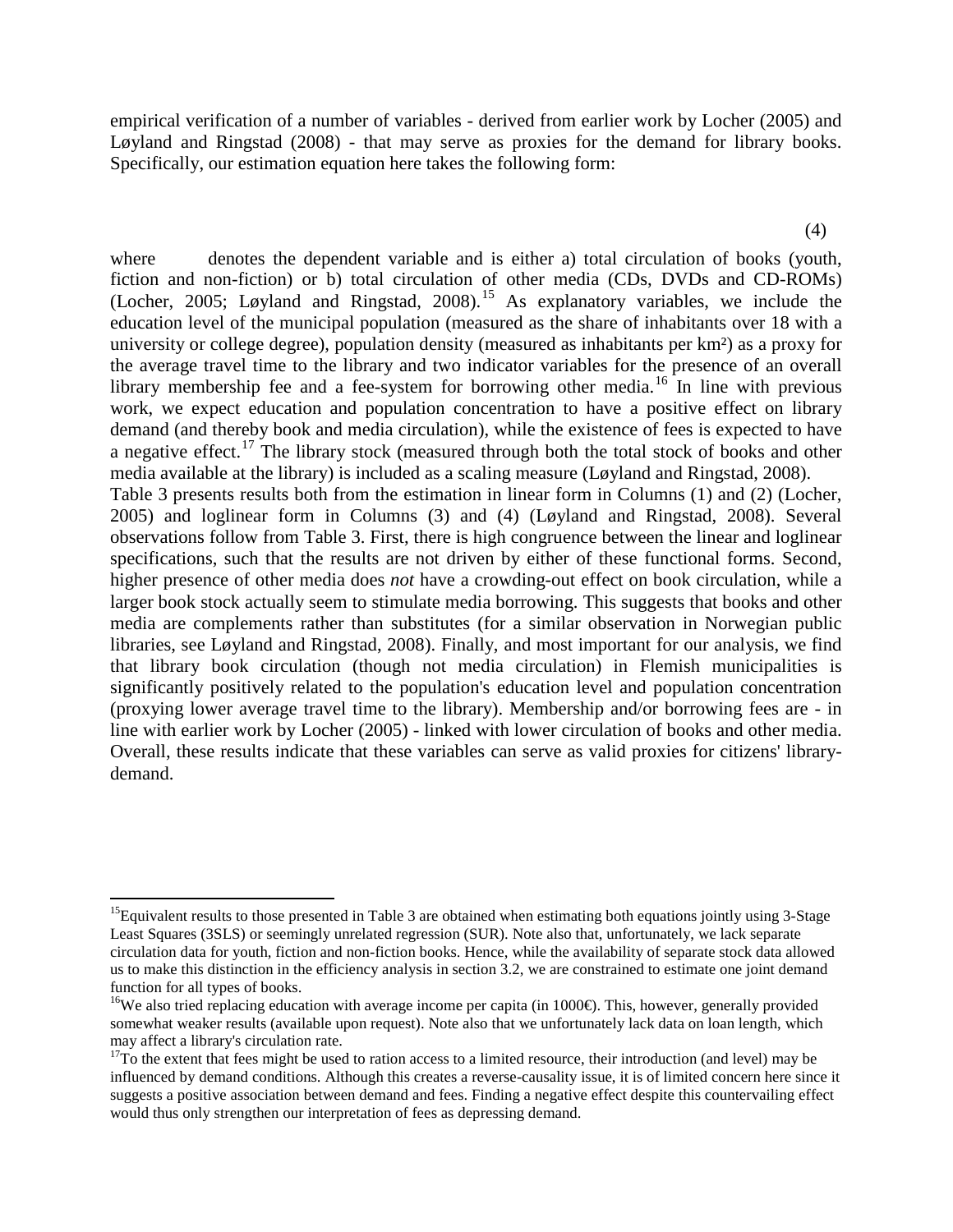|                                        | (1)           | $\left( 2\right)$ | 3)         | $\left(4\right)$ |
|----------------------------------------|---------------|-------------------|------------|------------------|
| Dependent Variable                     | <b>Books</b>  | Media             | log(Books) | log(Media)       |
| Constant                               | $-43437.6***$ | $-3940.79$        | 0.165      | $-1.547*$        |
|                                        | $(-2.18)$     | $(-0.48)$         | (0.37)     | $(-1.68)$        |
|                                        | 1357.96**     | 96 220            | $0.162***$ | $-0.029$         |
| Education (% higher education)         | (2.02)        | (0.35)            | (2.03)     | $(-0.13)$        |
|                                        | $16.404*$     | 8.044             | $0.076***$ | 0.030            |
| Population concentration (per $km^2$ ) | (1.93)        | (1.74)            | (2.44)     | (0.53)           |
|                                        | $-20544.9***$ | $-3911.25$        | $-0.078*$  | $-0.102$         |
| Membership fee (dummy)                 | $(-2.09)$     | $(-1.11)$         | $(-1.93)$  | $(-0.96)$        |
|                                        | 3053.79       | $-16781.6***$     | 0.030      | $-0.551***$      |
| Media borrowing fee (dummy)            | (0.44)        | $(-3.74)$         | (0.57)     | $(-2.79)$        |
| <b>Book stock</b>                      | $2.363***$    | $0.395***$        | $0.953***$ | $0.169***$       |
|                                        | (7.28)        | (3.02)            | (21.93)    | (2.28)           |
| Media stock (CD, DVD, CD-ROM)          | 0.830         | $1.374***$        | 0.017      | $1.094***$       |
|                                        | (0.64)        | (2.54)            | (1.17)     | (40.53)          |
| $R^2$                                  | 0.9218        | 0.8592            | 0.8129     | 0.8923           |

Table 3: Estimation results for determinants of library circulation

Note: N=291; t-values based on heteroscedasticity-consistent standard errors between brackets; \*\*\* significant at 1%, \*\* at 5% and \* at 10%.

#### Demand-induced bias?

We now bring the results of Sections 3.2 and 3.3 together to assess whether the difference in efficiency estimates obtained by relying on final outputs rather than service potential is affected by citizens' active role in the public good production process. To this end, we compare the outcomes of the 'service potential model' ( ) and the 'service delivery model' ( ), and link their difference to variables reflecting citizens' demand. That is, we estimate:

(5)

where denotes a monotonic link function, is a vector of variables proxying the level of citizens' demand in jurisdiction (i.e., education level, population concentration and the presence of fees)<sup>[18](#page-15-0)</sup> and a continuous iid random variable, independent of  $\blacksquare$ . The functional specification of is thereby subjected to robustness analysis. A first specification consists of an OLS regression on the raw difference between and , using heteroscedasticity-consistent standard errors. Using OLS regression is feasible as (1) by construction, this difference is not bounded; and (2) thanks to the use of the (conditional) robust FDH model, the efficiency estimates are consistent and not serially correlated (Jeong et al., 2010). Still, in a second specification, we map the outcomes of to a variable

<span id="page-15-0"></span><sup>&</sup>lt;sup>18</sup>We include all four demand proxies in the analysis here since each of them affects at least some part of overall library demand (by affecting either book or media circulation, or both; see section 3.3.). Hence, each of them will affect the (in)efficiency estimates of the 'service delivery model' that we calculated in section 3.2. based on both book and media circulation as final outputs (see section 3.1).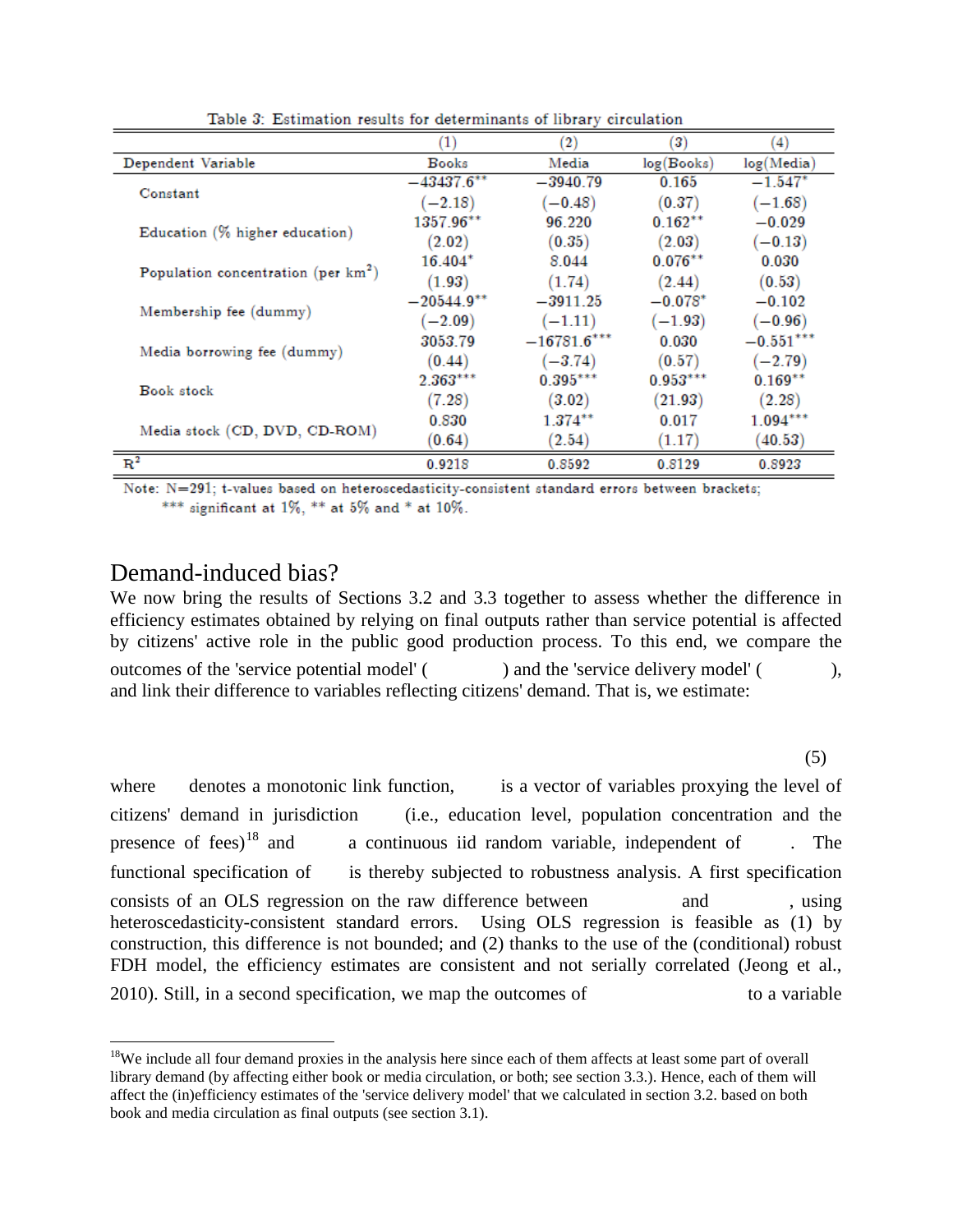, such that if ( and if example if  $\int$  if  $\int$  and  $\int$  if  $\int$  and  $\int$  and  $\int$  and  $\int$  and  $\int$  and  $\int$  and  $\int$  and  $\int$  and  $\int$  and  $\int$  and  $\int$  and  $\int$  and  $\int$  and  $\int$  and  $\int$  and  $\int$  and  $\int$  and  $\int$  and

 if ( This re-operationalization not only allows testing whether outliers in the true values of the efficiency difference affect our results, but it also goes some way towards controlling for the uncertainty involved in measuring the exact level of inefficiency. Moreover, by collapsing the dependent variable into such three-point scale, we reduce variation in the dataset, making it harder to obtain statistically significant estimates. As such, the latter approach provides a harsher test of any structural effects in our data. Clearly, the relationship between and requires an ordered logit or probit model.<sup>[19](#page-16-0)</sup> Given the definition of as service-potential-efficiency minus service-delivery-efficiency, we

It is important to note that in our test of this hypothesis we make use of a two-step approach in line with Banker and Natarajan (2008), McDonald (2009) and Banker (2011). This is different from the alternative bootstrap approach suggested by Simar and Wilson (2007), who claimed that the (double-)bootstrap deals more adequately with a number of statistical issues associated with explanatory analysis. Our choice of the two-step approach is not intended to indicate a preference for either method (for a critical comparison of both methods, see Banker and Natarajan, 2008; Banker, 2011; Simar and Wilson, 2011). It is rather driven by the fact that we evaluate the role of demand variables on the *difference* in efficiency scores from the service potential and service delivery models. We consider the use of the (double-)bootstrap approach as a robustness check in further research.

Before turning to the results, two further comments regarding our identifying assumptions are likewise required. First, the true efficiency difference as defined above will be under-estimated when decisions on service potential anticipate the nature and extent of citizens' consumption decisions (e.g., by buying more copies of books a library expects to be popular). Fortunately, this is unlikely to be a major concern in our setting as libraries are urged to buy a broad selection of books and to spread their collection sufficiently.<sup>[20](#page-16-1)</sup> This not only reduces the budget available for buying multiple books of expected 'best-readers', but also leads libraries to, by definition, stock a large number of single-copy books. Second, while our cross-sectional dataset admittedly does not warrant strong causal inferences, it is important to reiterate that both our sample selection and estimation procedure strongly mitigate concerns of reverse causality. Reverse causality would indeed imply that the *difference* in both efficiency measurements affects population concentration, education level or the presence of fees. This does not appear very likely. More specifically, while efficient public services have been argued to attract in-migration and become capitalized into housing prices (e.g., Brueckner, 1979), Bhatt (2010) shows that public library services are irrelevant to individuals' choice of residence, making the efficiency of such provision an unlikely driver of location choice (and thus population concentration). Similarly, while the

hypothesize that high citizen participation (reflected in high education, high population concentration, no fees) lowers the value of (see section 2).

<span id="page-16-0"></span> $19$ Remember that in all regressions presented, efficiency scores are considered as equal when their difference is below 1 percentage point. Nonetheless, as mentioned above, relaxing this assumption leaves our results qualitatively unaffected. Note also that, as a further robustness check, we ran all regressions using the ratio between both

efficiency measures - i.e.,  $\cdot$  rather than their difference as the dependent variable. This leaves our findings unaffected.

<span id="page-16-1"></span> $20$ Maarten Vandekerckhove, Flemish administrator responsible for public libraries, personal communication, 27 September 2010.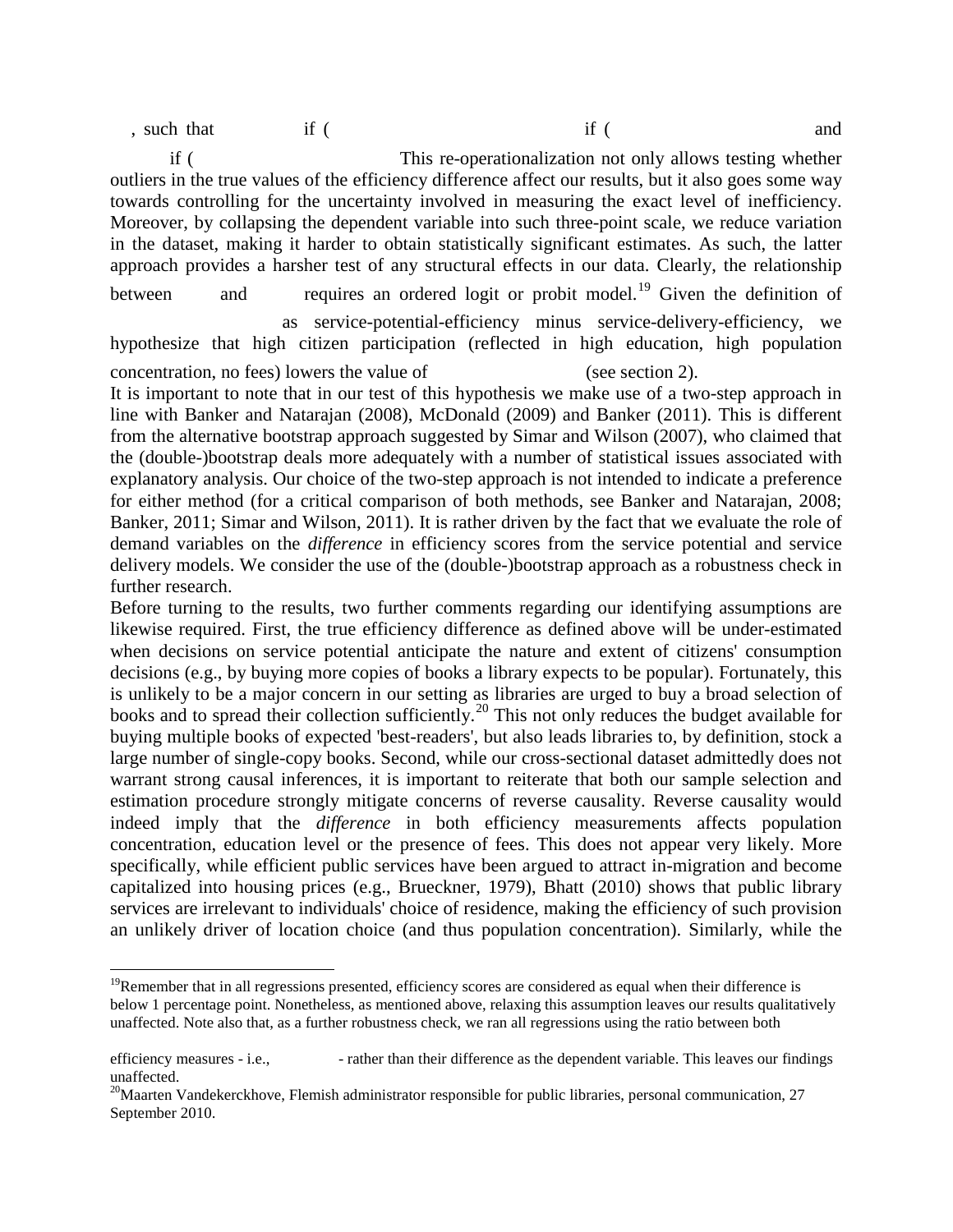number of books available in a library may arguably affect the (potential) educational attainment of the local population, it is much harder to see why the technical efficiency with which such books are made available has a similar effect. Finally, inefficient libraries may be driven to introduce fees to address budgetary problems. Even here, however, the exact measurement of

such efficiency - and thus the *difference* between and - is unlikely to affect that decision.

The results are presented in Table 4. Regressions (1) through (4) display the results when using standard FDH, while regressions (5) through (8) and (9) through (12) use the efficiency estimates obtained from the robust and conditional robust FDH models, respectively. All three sets of results follow the same pattern. The first column, i.e., regressions (1), (5) and (9), provide the results using the entire dataset. The following column provides a robustness check by excluding

all libraries where there is no difference between the 'service potential model' ( ) and the

'service delivery model' ( ). The final two columns present results using an ordered logit and ordered probit, respectively, on the efficiency difference redefined as a three-point scale (i.e.,

the variable ).

The results in regressions (1) through (4) provide substantial support for our argument that ignoring citizens' coproductive decisions leads to biased estimates of service providers' productive efficiency. Indeed, education (when using the transformed difference between both efficiency measures), population concentration (when using the untransformed efficiency difference) and the membership fee variable (in all regressions) are all linked to a higher estimate of local public library productive efficiency when using final outputs (rather than service potential) as the outcome measure.<sup>[21](#page-17-0)</sup> Moreover, tests evaluating the joint significance of all explanatory variables in the model firmly reject the null hypothesis of no effects  $(p<0.05$  in each case). This result substantiates the main theoretical argument in section 2. Indeed, it implies that high (or low) service-delivery-efficiency relative to service-potential-efficiency is driven to a significant extent by high (or low) demand for the services provided in the jurisdiction under study.

<span id="page-17-0"></span><sup>&</sup>lt;sup>21</sup>Education and population concentration are significantly positively correlated (r=0.19; p<0.01), which may explain why only one of them reaches significance in either model. This appears substantiated by the fact that dropping either tends to raise the explanatory power of the other. Still, as we are interested predominantly in the joint effect of our demand proxies - and are less concerned with their individual effects - we retain both variables in all models.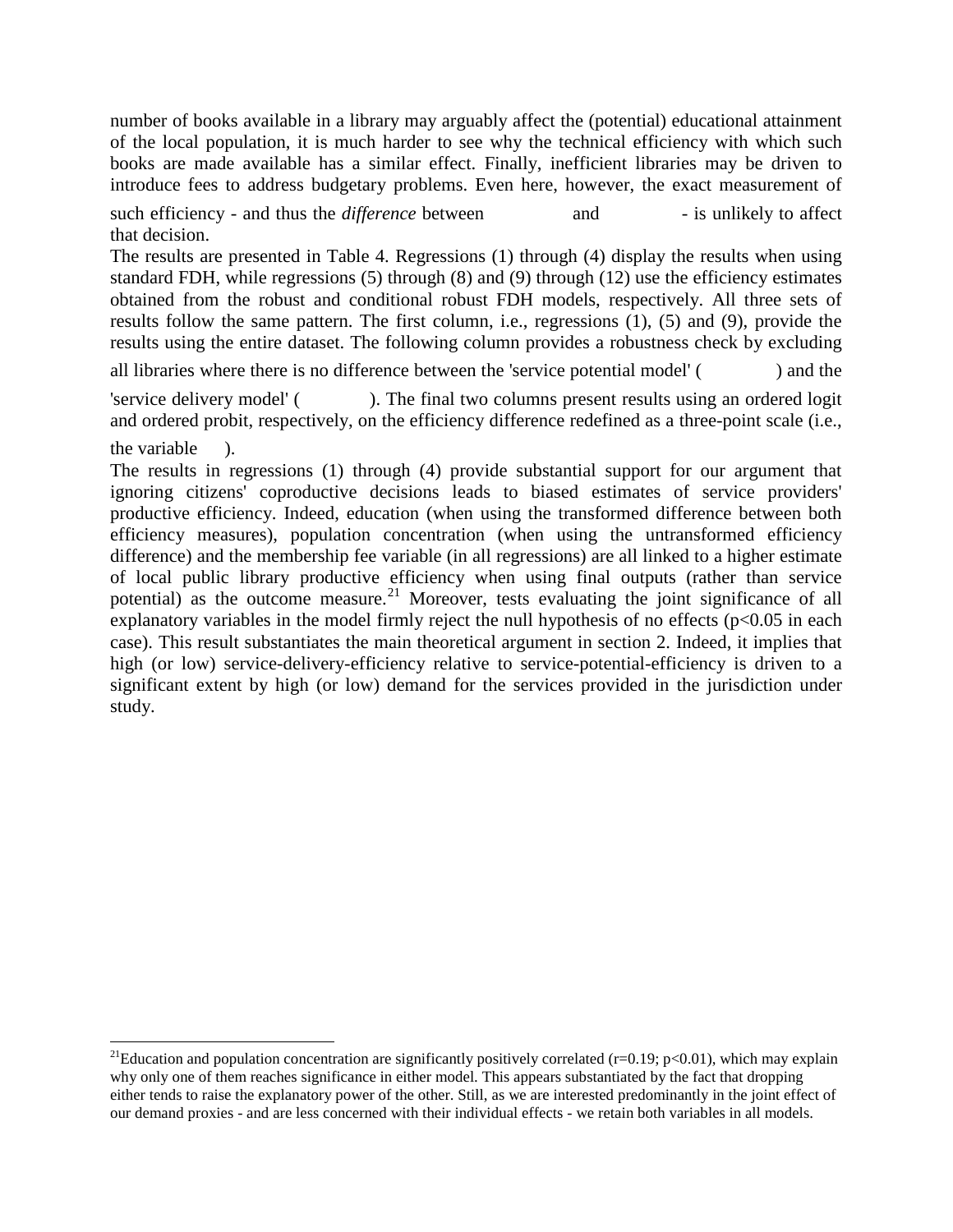| Dependent Variable                              | $-\overline{\lambda^d}$  | $\lambda^p - \lambda^d$ | δ                | δ                     |  |
|-------------------------------------------------|--------------------------|-------------------------|------------------|-----------------------|--|
| Estimation technique                            | OLS (all obs.)           | OLS (Dep.Var. >0)       | Ordered logit    | Ordered probit        |  |
|                                                 | Free Disposal Hull (FDH) |                         |                  |                       |  |
|                                                 | $\left(1\right)$         | (2)                     | $\left(3\right)$ | (4)                   |  |
|                                                 | 43.701                   | 99.939                  |                  |                       |  |
| Constant                                        | (0.52)                   | (0.66)                  |                  |                       |  |
|                                                 | 0.865                    | 0.482                   | 44.650**         | $27.513^{\ast\ast}$   |  |
| Education (% higher education)                  | (0.28)                   | (0.09)                  | (2.32)           | (2.34)                |  |
|                                                 | $0.059*$                 | $0.104***$              | 0.354            | 0.230                 |  |
| Population concentration (per $km^2$ )          | (1.87)                   | (2.16)                  | (1.48)           | (1.55)                |  |
|                                                 | $-87.830^{\ast\ast}$     | $-148.343^{\ast\ast}$   | $-492.432^{**}$  | $-292.904^{\ast\ast}$ |  |
| Membership fee (dummy)                          | $(-2.47)$                | $(-2.46)$               | $(-1.95)$        | $(-1.96)$             |  |
|                                                 | $^{-10.894}$             | $-27.908\,$             | 131.735          | 84.715                |  |
| Media borrowing fee (dummy)                     | $(-0.25)$                | $(-0.35)$               | (0.46)           | (0.49)                |  |
| Test for joint significance of regressors       | $2.45***$                | $2.64***$               | $14.61***$       | $14.89***$            |  |
|                                                 | 291                      | 165                     | 291              | 291                   |  |
|                                                 |                          | Robust FDH              |                  |                       |  |
|                                                 | (5)                      | (6)                     | (7)              | (8)                   |  |
|                                                 | 47.492                   | 64.916                  |                  |                       |  |
| Constant                                        | (0.58)                   | (0.56)                  |                  |                       |  |
|                                                 | 1.131                    | 2.222                   | 32.843*          | $21.930*$             |  |
| Education (% higher education)                  | (0.38)                   | (0.51)                  | (1.73)           | (1.85)                |  |
|                                                 | $0.074***$               | $0.078***$              | 0.422            | 0.250                 |  |
| Population concentration (per km <sup>2</sup> ) | (2.33)                   | (2.15)                  | (1.31)           | (1.33)                |  |
|                                                 | $-85.296^{\ast\ast}$     | $-113.674^{\ast\ast}$   | $-462.266*$      | $-288.513^*$          |  |
| Membership fee (dummy)                          | $(-2.50)$                | $(-2.53)$               | $(-1.85)$        | $(-1.89)$             |  |
|                                                 | $-25.547$                | $-44.481$               | 102.183          | 65.563                |  |
| Media borrowing fee (dummy)                     | $(-0.59)$                | $(-0.74)$               | (0.35)           | (0.37)                |  |
| Test for joint significance of regressors       | $3.10***$                | $2.79***$               | $12.38***$       | $12.52***$            |  |
| Ν                                               | 291                      | 218                     | 291              | 291                   |  |
|                                                 | Conditional robust FDH   |                         |                  |                       |  |
|                                                 | 9)                       | (10)                    | (11)             | (12)                  |  |
|                                                 | 33.434                   | 46.228                  |                  |                       |  |
| Constant                                        | (0.44)                   | (0.43)                  |                  |                       |  |
|                                                 | 0.048                    | 0.174                   | $30.598*$        | $19.698*$             |  |
| Education (% higher education)                  | (0.02)                   | (0.05)                  | (1.70)           | (1.71)                |  |
|                                                 | 0.045                    | 0.057                   | 0.080            | 0.054                 |  |
| Population concentration (per $km^2$ )          | (1.24)                   | (1.31)                  | (0.29)           | (0.31)                |  |
|                                                 | -69.672**                | -91.076**               | $-411.818$       | -253.568              |  |
| Membership fee (dummy)                          | $(-2.23)$                | $(-2.29)$               | $(-1.51)$        | $(-1.57)$             |  |
|                                                 | $-21.465$                | -37.780                 | $-107.743$       | -77.198               |  |
| Media borrowing fee (dummy)                     | $-0.54)$                 | $-0.68$                 | $(-0.38)$        | $(-0.44)$             |  |
| Test for joint significance of regressors       | 1.70                     | 1.76                    | 7.32             | 7.39                  |  |
| Ν                                               | 291                      | 221                     | 291              | 291                   |  |

Table 4: Estimation results explaining inefficiency differences

Note: t-values between brackets; \*\*\*, \*\*, \* significant at 1%, 5% and 10%; Test for joint significance of explanatory variables has an F (Chi<sup>2</sup>) distribution with 4 degrees of freedom for OLS (ordered logit/probit) regressions; Coefficients scaled by factor 1000 for expositional convenience.

Interestingly, while largely similar results are obtained when using robust FDH to estimate

 and (regressions (5) through (8)) - suggesting that our results are not driven by the distributional assumptions underlying FDH - accounting for a number of important exogenous variables does have an important effect on our findings (regressions (9) through (12)).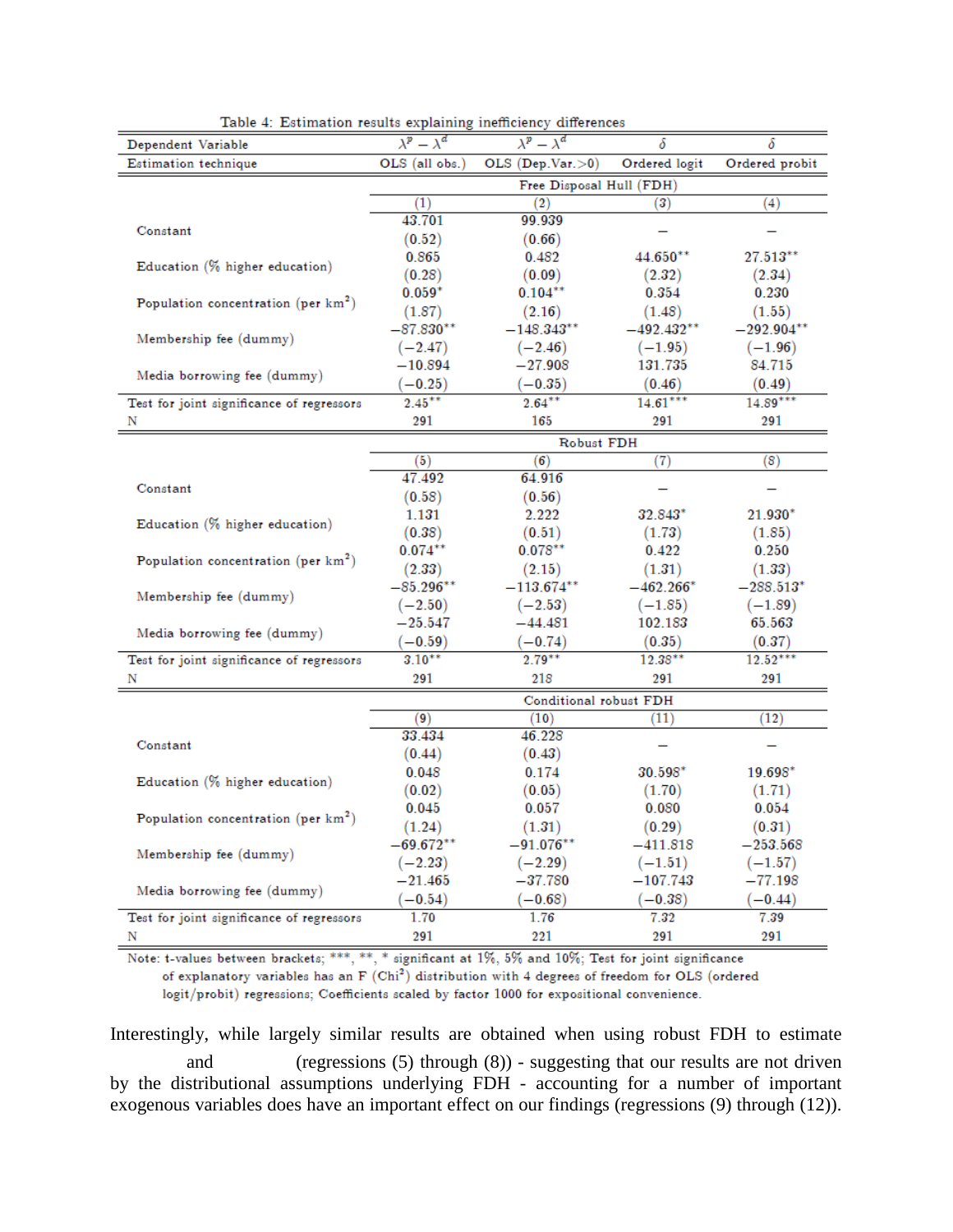Indeed, controlling for exogenous factors directly in the efficiency-estimation (i.e., applying conditional robust FDH) makes that the effect of demand-side variables on the efficiencydifference weakens substantially. More specifically, we find that the statistical significance of all such variables is strongly mitigated in this specification and that they are no longer jointly statistically significant at conventional significance levels (p>0.10 in all cases). Although citizeninduced effects are not completely eliminated, the latter observation does suggest an important practical implication. It indicates that one possible way to (partially) control for demand-side effects - and mitigate the consequences of demand-induced bias - is to account for the exogenous environment directly in the estimation of jurisdictions' technical (in)efficiency. While accounting for such exogenous factors has been advised for diverse reasons before (e.g., Ruggiero, 1996; Yu, 1998; De Witte and Kortelainen, 2013) and several different techniques to do so have been brought forward (for critical overviews, see Balaguer-Coll et al., 2010; De Witte and Kortelainen, 2013), our results provide one more reason to heed such advise - i.e., to mitigate the influence of, and bias induced by, demand-side factors on the efficiency estimates.

# Conclusion

With the increasing financial constraints on (local) governments in recent years, the *coproductive* activities of citizens in public service delivery obtained renewed academic and political interest (Pestoff, 2006; Meijer, 2011). In this article, we analyse the role such citizen coproduction plays for the measurement of public service providers' productive efficiency. Particularly, we argued that taking account of the `*coproductive*' activities of citizens is crucial for appropriately defining inputs and outputs in the analysis of productive efficiency (and for the accuracy of the results from such analyses). Indeed, as final outcomes are influenced by citizens' active participation in the public service production process, they are inappropriate to evaluate the pure productive efficiency of public service provision, and their use will lead to biased inferences. Empirical evidence using data on local public libraries in Flanders provides significant support for the presence and importance of the resulting `demand-induced' bias.

Clearly, our argument goes beyond the particular setting empirically evaluated in this paper. If public entities are evaluated on output indicators which are influenced by citizen coproduction, they loose discretion over their performance. Even stronger, in many service sectors, it is a responsibility of the public service provider to reduce certain outcomes: e.g., fire departments prevent fires, water utilities urge consumers to reduce water consumption, police officers try to minimize the number of interventions required, competition authorities aim to reduce cartel formation. If public entities are assessed only on second stage outcomes, blurred performance scores will be obtained. In Table 5, we illustrate this broader applicability of our argument by providing, for a selected number of public service sectors, what is the key observable output generally used in existing efficiency estimates, and what we believe to be more appropriate measure(s) of service potential unaffected (or, at least, much less affected) by citizen coproduction.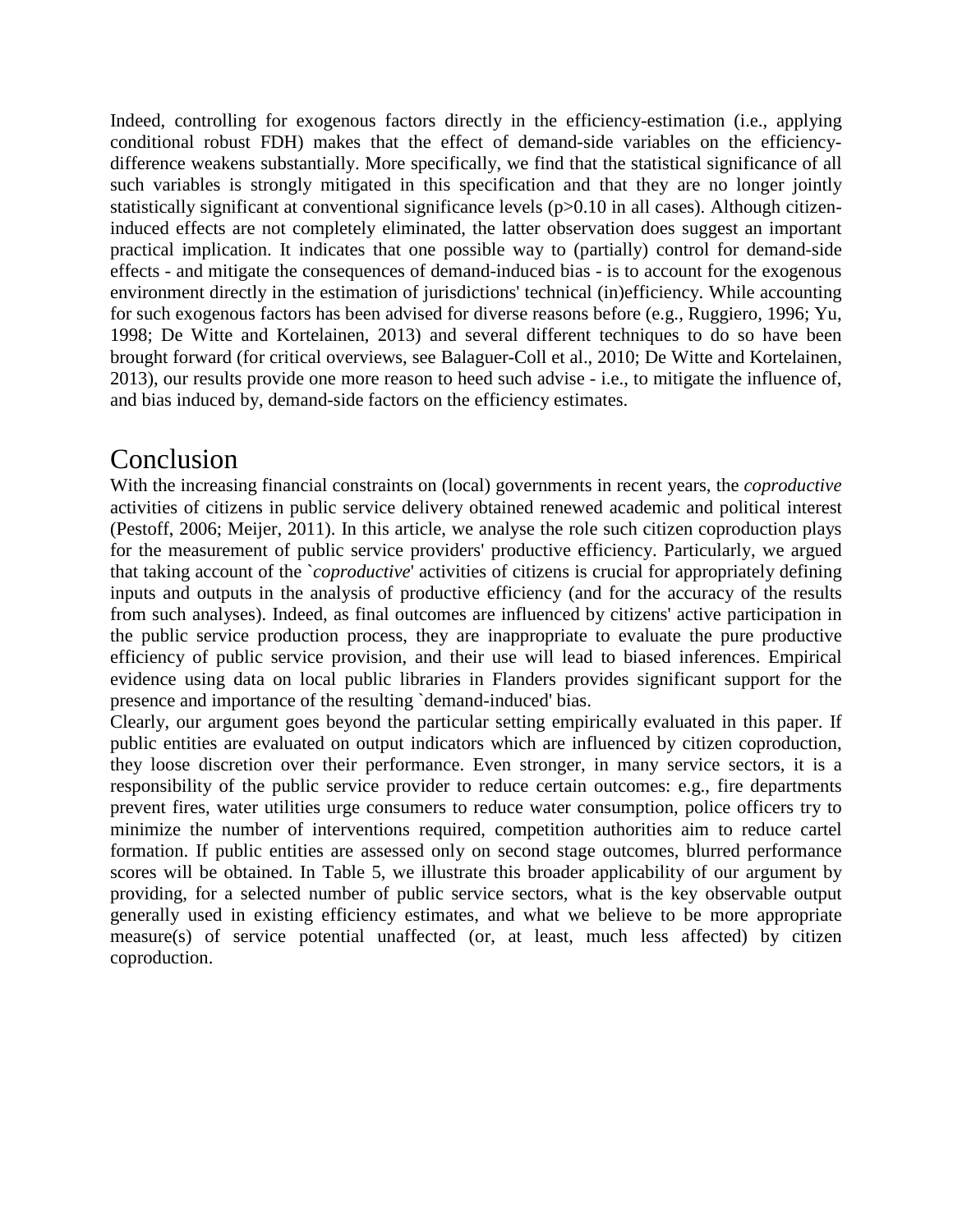| Sector               | Observable output                      | Service potential                         |
|----------------------|----------------------------------------|-------------------------------------------|
| Water utilities      | Water volume                           | Peak volume water                         |
| Electricity services | Observed consumption                   | Peak load                                 |
| Sewerage utilities   | Sewerage collected                     | Peak volume sewerage                      |
| Waste services       | Waste collected                        | Waste collection capacity                 |
| Police               | Crimes solved                          | Hours of patrolling in street             |
| Tax authority        | Tax revenues, Tax returns investigated | Tax effort                                |
| Education            | Test scores                            | IT services for students, Teacher quality |
| Health               | Health outcomes                        | Number of available beds                  |
| Public transport     | Number of passengers, Revenues         | Network length, Average service frequency |

Table 5: Applicability to other public service sectors

Finally, it is important to reiterate that this paper addresses pure technical or productive efficiency and not allocative efficiency, equity, responsiveness, adequateness or appropriateness of public services provided. Hence, it may seem troubling to some readers that, say, a library which chooses to purchase undesirable, cheap books becomes the most "efficient" in our analysis. To some extent, we agree. That is, while this library is economically (or productively) efficient, it is clearly not the best one could do. However, to evaluate the latter - i.e., optimal public service provision in a broad sense - an array of indices should be applied. Productive efficiency is not any more or less important than other dimensions, and governments are likely to be (or ideally should be) interested in some optimal mix of all dimensions, but a valid and appropriately characterized evaluation of public service provision stands or falls with a correct measurement of all aspects involved (Ostrom and Ostrom, 1971). This requires indices that are not implicitly contaminated by elements beyond what is being measured. The approach presented in this paper provides a step towards producing valid estimates of public service providers' technical efficiency.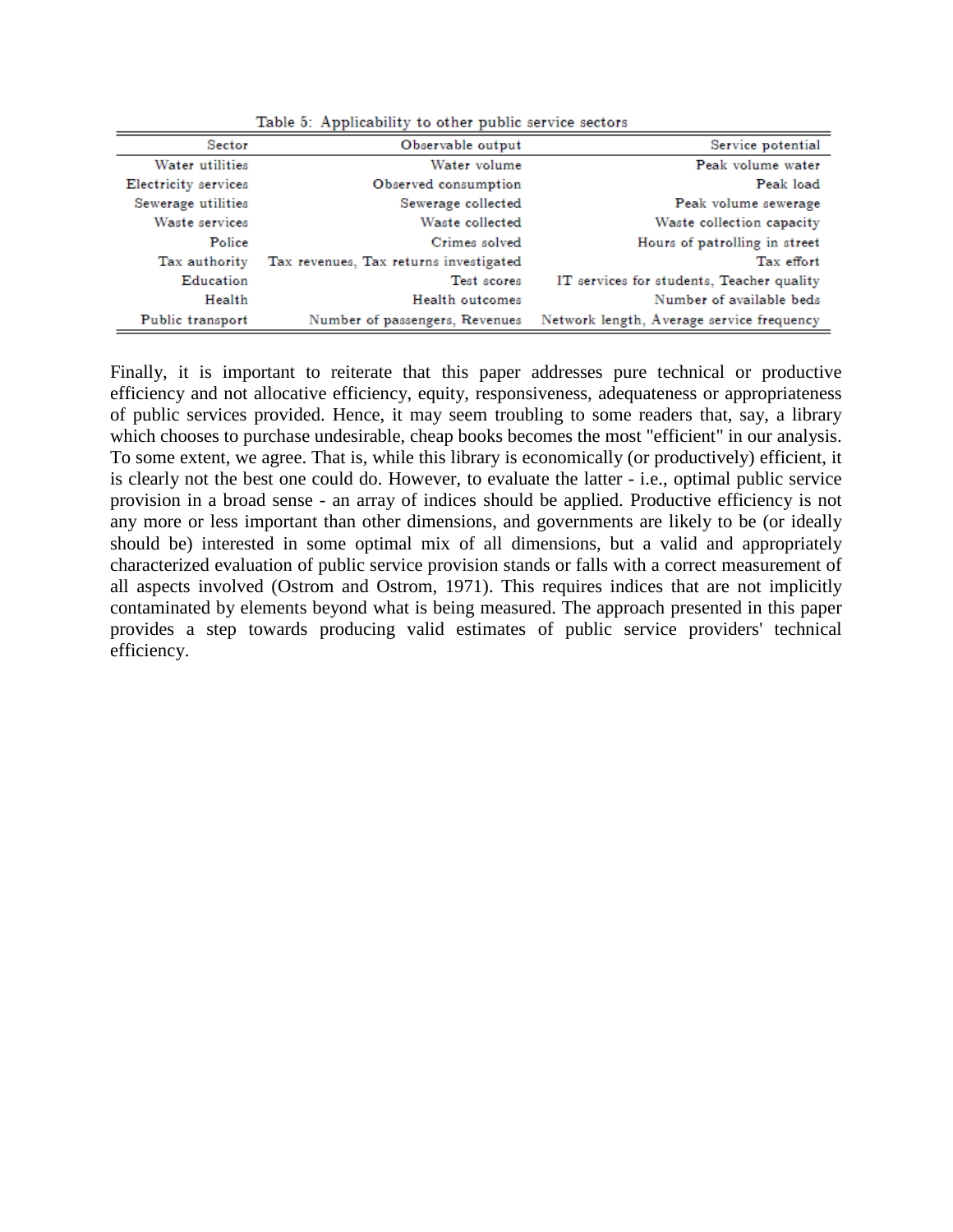#### **References**

- Alford, John. 2002. Why do Public-Sector Clients Coproduce? Toward a Contingency Theory. *Administration and Society* 34(1): 32-56.
- Andrews, Rhys, George A. Boyne and Richard M. Walker. 2011. Dimensions of Publicness and Organizational Performance: A Review of the Evidence. *Journal of Public Administration Research and Theory* 21: i301--i319.
- Baden, Luiza, Cinzia Daraio and Leopold Simar. (forthcoming). How to measure the Impact of Environmental Factors in a Nonparametric Production Model. *European Journal of Operational Research* doi: http://dx.doi.org/10.1016/j.ejor.2012.26.028.
- Balaguer-Coll, Maria Teresa, Diego Prior and Emili Tortosa-Ausina. 2010. Output Complexity, Environmental Conditions and the Efficiency of Municipalities, *IVIE Working Paper*, no. 2010-02.
- Bandiera, Oriana, Valentino Larcinese and Imran Rasul. 2010. Heterogeneous Class Size Effects: New Evidence from a Panel of University Students. *Economic Journal* 120(December): 1365-1398.
- Banker, Rajiv. 2011. *Advances in DEA.* Technical report, 9th conference on Data Envelopment Analysis.
- Banker, Rajiv, Abraham Charnes, William Cooper, J. Swarts and D. Thomas. 1989. An Introduction to Data Envelopment Analysis with some of its Models and their Uses. *Research in Governmental and Nonprofit Accounting* 5, 125-163.
- Banker, Rajiv and Ram Natarajan. 2008. Evaluating contextual variables affecting productivity using data envelopment analysis. *Operations Research* 56(1): 48-58.
- Barankay, Iwan and Benjamin Lockwood. 2007. Decentralization and the Productive Efficiency of Government: Evidence from Swiss Cantons. *Journal of Public Economics* 91(5-6): 1197- 1218.
- Becker, Gary S. 1965. A Theory of the Allocation of Time. *Economic Journal* 75: 493-517.
- Bhatt, Rachana R. 2010. The Impact of Public Library Use on Reading, Television, and Academic Outcomes. *Journal of Urban Economics* 68(2): 148-166.
- Bifulco, Robert and Helen F. Ladd. 2005. Institutional Change and Coproduction of Public Services: The Effect of Charter Schools on Parental Involvement. *Journal of Public Administration Research and Theory* 16: 553-576.
- Borge, Lars-Erik, Torberg Falch and Per Tovmo. 2008. Public Sector Efficiency: The Impact of Political and Budgetary Institutions, Fiscal Capacity and Democratic Participation. *Public Choice* 136: 475-495.
- Brueckner, Jan. 1979. Property Values, Local Public Expenditure and Economic Efficiency. *Journal of Public Economics* 11: 223-245.
- Buelens, Jo, Benoit Rihoux and Kris Deschouwer. 2008. *Tussen Kiezer en Hoofdkwartier -- De lokale partijafdelingen en de gemeenteraadsverkiezingen van 2006*. VUBPress: Brussel.
- Cazals, Catherine, Jean-Pierre Florens and Leopold Simar. 2002. Nonparametric Frontier Estimation: A Robust Approach. *Journal of Econometrics* 106(1): 1-25.
- Cordero-Ferrera, Jose M., Francisco Pedraja-Chaparro and Javier Salinas-Jiménez. 2008. Measuring Efficiency in Education: An Analysis of Different Approaches for Incorporating Non-Discretionary Inputs. *Applied Economics* 40: 1323-1339.
- Dal Bó, Ernesto and Martin A. Rossi. 2007. Corruption and Inefficiency: Theory and Evidence from Electric Utilities. *Journal of Public Economics* 91(5-6): 939-962.
- Daouia, A. and Leopold Simar. 2007. Nonparametric Efficiency Analysis: A Multivariate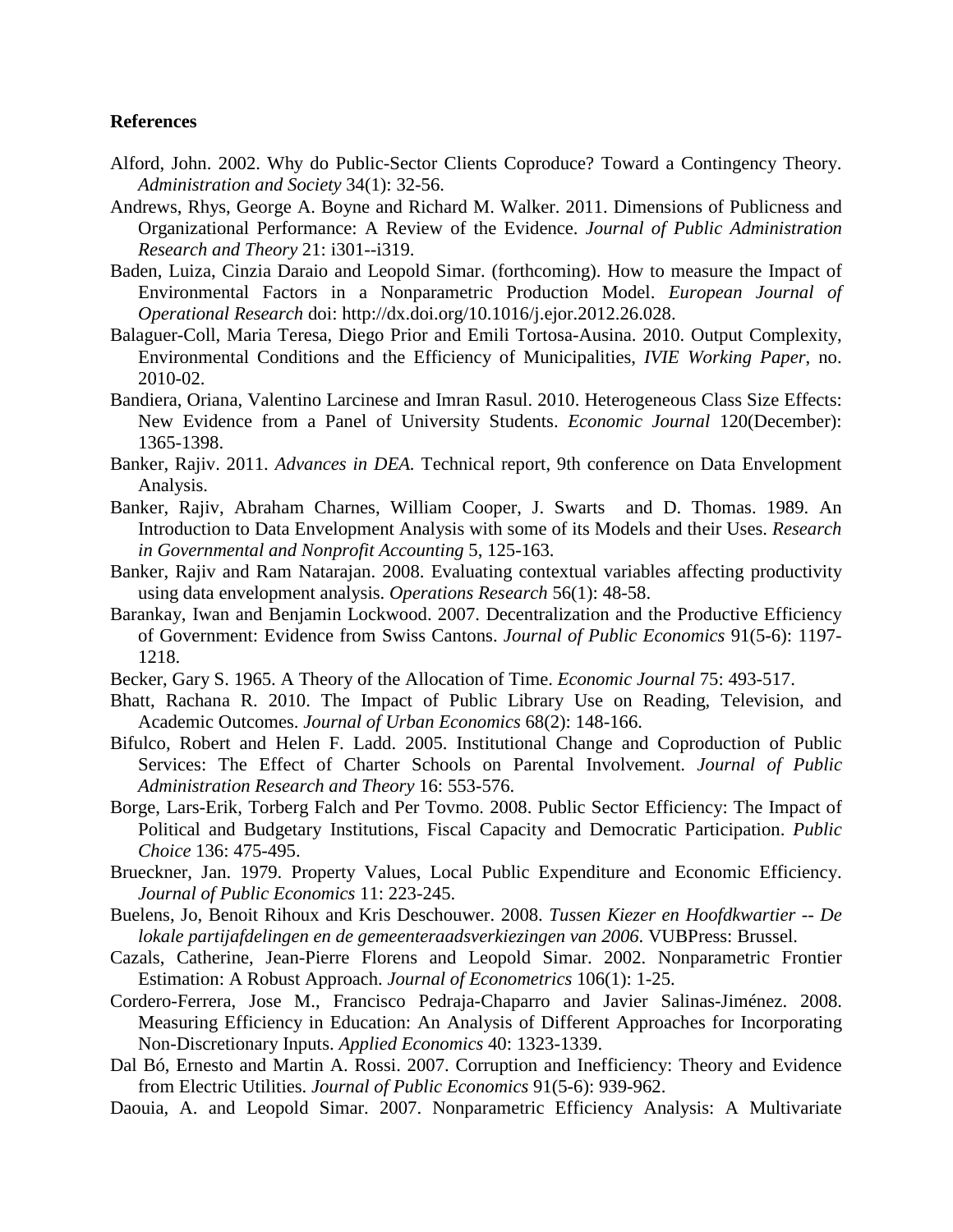Conditional Quantile Approach, *Journal of Econometrics* 140, 375-304.

- Daraio, Cinzia and Leopold Simar. 2005. Introducing Environmental Variables in Nonparametric Frontier Models: A Probabilistic Approach. *Journal of Productivity Analysis* 24(1): 93--121.
- Daraio, Cinzia and Leopold Simar. 2007. *Advanced Robust and Nonparametric Methods in Efficiency Analysis. Methodology and Applications*. Heidelberg: Springer.
- Deprins, Dominique, Leopold Simar and Henri Tulkens. 1984. Measuring Labor Efficiency in Post Offices. In *The Performance of Public Enterprises: Concepts and Measurements*, eds. M. Marchand, P. Pestieau and H. Tulkens, 243-267. Amsterdam: North-Holland.
- De Witte, Kristof and Benny Geys. 2011. Evaluating Efficient Public Good Provision: Theory and Evidence from a Generalised Conditional Efficiency Model for Public Libraries. *Journal of Urban Economics* 69(3): 319-327.
- De Witte, Kristof and Mika Kortelainen. 2013. What Explains Performance of Students in a Heterogeneous Environment? Conditional Efficiency Estimation with Continuous and Discrete Environmental Variables . *Applied Economics.* 45(17): 2401-2412.
- De Witte, Kristof and Rui Marques. 2010. Incorporating heterogeneity in non-parametric models: a methodological comparison. *International Journal of Operational Research* 9(2): 188-204.
- Dunn, William N. 2004. *Public Policy Analysis: An Introduction*. New Jersey: Pearson Prentice Hall.
- Edlund, Lena and Rohini Pande. 2002. Why have Women Become Left-Wing? The Political Gender Gap and the Decline in Marriage. *Quarterly Journal of Economics* 117(3): 917-961.
- Farrell, M.J. 1957. The Measurement of Productive Efficiency, *Journal of the Royal Statistical Society, Series A: General* 120: 253-281.
- Fried, Harold, Knox C.A. Lovell and Sshelton S. Schmidt. 2008. *The Measurement of Productive Efficiency and Productivity Growth*. Oxford: Oxford University Press.
- Geys, Benny, Friedrich Heinemann and Alexander Kalb. 2008. Local Governments in the Wake of Demographic Change: Evidence from German Municipalities, *Finanzarchiv* 64(4): 434- 457.
- Geys, Benny, Friedrich Heinemann and Alexander Kalb. 2010. Voter Involvement, Fiscal Autonomy and Public Sector Efficiency: Evidence from German Municipalities. *European Journal of Political Economy* 26(2): 265-278.
- Geys, Benny and Federico Revelli. 2011. Economic and Political Foundations of Local Tax Structures: An Empirical Investigation of the Tax Mix of Flemish Municipalities. *Environment and Planning C: Government and Policy* 29(3): 410-427.
- Hammond, Christopher J. 2002. Efficiency in the Provision of Public Services: A Data Envelopment Analysis of UK Public Library Systems. *Applied Economics* 34(5): 649-657.
- Hemmeter, Jeffrey A. 2006. Estimating Public Library Efficiency using Stochastic Frontiers. *Public Finance Review* 34(3): 328-348.
- Hibbs, Douglas. 1977. Political Parties and Macro-Economic Policy. *American Political Science Review* 71: 1467-1487.
- Hjalmarsson, Lennart, Subal C. Kumbhakar and Almas Heshmati. 1996. Dea, dfa and sfa: A Comparison, *Journal of Productivity Analysis* 7(2): 303-327.
- Jeong, Seok-Oh, Byeong U. Park and Leopold Simar. 2010. Nonparametric Conditional Efficiency Measures: Asymptotic Properties. *Annals of Operations Research* 173(1): 105- 122.
- Kiser, Larry L. 1984. Toward an Institutional Theory of Citizen Coproduction. *Urban Affairs Quarterly* 19(4): 485-510.
- Kneip, Alois, Byeong U. Park and Leopold Simar. 1998. A Note on the Convergence of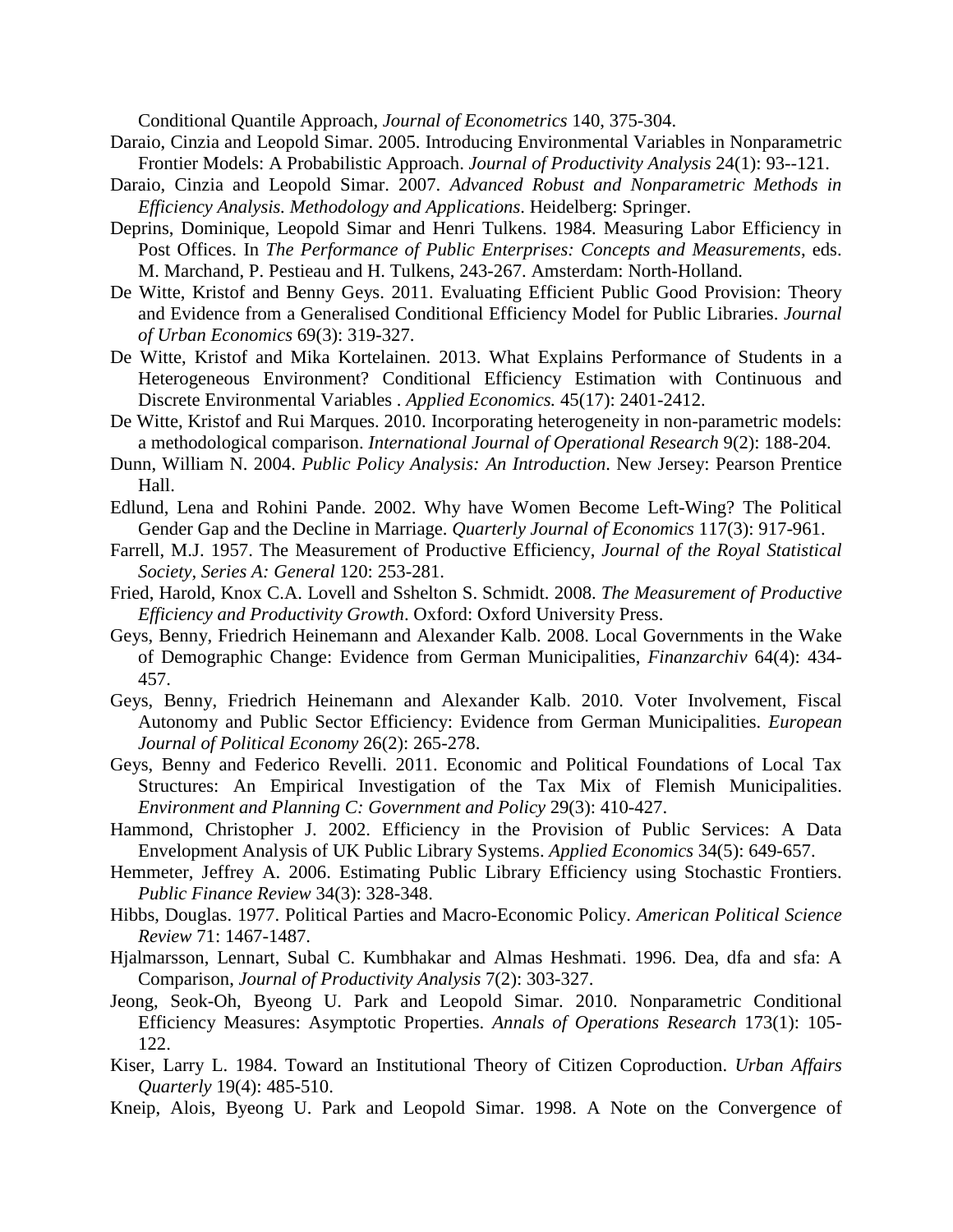Nonparametric DEA Estimators for Production Efficiency Scores. *Econometric Theory* 14: 783-793.

- Koopmans, Tjalling C. 1951. *Activity Analysis of Production and Allocation*. New York: John Wiley.
- Krüger, Jens. 2012. A Monte Carlo study of old and new frontier methods for efficiency measurement. *European Journal of Operational Research* 222(1): 137-148.
- Lancaster, Kelvin J. 1966. A New Approach to Consumer Theory. *Journal of Political Economy* 74(2): 132-157.
- Li, Qi and Jeffrey Racine. 2008. Nonparametric Estimation of Conditional CDF and Quantile Functions with Mixed Categorical and Continuous Data. *Journal of Business and Economic Statistics* 26(4): 423-434.
- Locher, Lilo. 2005. Public Library Fees in Germany. *Journal of Cultural Economics* 29: 313-324.
- Løyland, Knut and Vidar Ringstad. 2008. Determinants of Borrowing Demand from Norwegian Local Public Libraries. *Journal of the American Society for Information Science and Technology* 59(8): 1295-1303.
- McDonald, John. 2009. Using least squares and tobit in second stage dea efficiency analyses. *European Journal of Operational Research* 197(2): 792--798.
- Meijer, Albert J. 2011. Networked Coproduction of Public Services in Virtual Communities: From a Government-Centric to a Community Approach to Public Service Support. *Public Administration Review* 71(4): 598-607.
- Muller, Jens. 2008. Efficiency Vectors, Efficiency and Performance Measures: New Methods for Ranking Efficient Organizational Units. *Journal of Productivity Analysis* 30: 99-106.
- Neumann, Richard. 1984. *Service Management: Strategy and Leadership in Service Business*. Chichester: Wiley.
- Ostrom, Vincent and Elinor Ostrom. 1971. Public Choice: A Different Approach to the Study of Public Administration. *Public Administration Review* 31(2): 203-216.
- Parks, Roger B., Paula C. Baker, Larry L. Kiser, Ronald Oakerson, Elinor Ostrom, Vincent Ostrom, Stephen L. Percy, Martha B. Vandivort, Gordon P. Whitaker and Rick Wilson. 1981. Consumers and Coproducers of Public Services: Some Economic and Institutional Considerations. *Policy Studies Journal* 9(7): 1001-1011.
- Parry, Taryn R. 1996. Will Pursuit of Higher Quality Sacrifice Equal Opportunity in Higher Education? An Analysis of the Education Voucher System in Santiago. *Social Science Quarterly*. 77(4): 821-841.
- Pestoff, Victor. 2006. Citizens and Co-Production of Welfare Services: Childcare in Eight European Countries. *Public Management Review* 8(4): 503-519.
- Ruggiero, John. 1996. Efficiency of Educational Production: An Analysis of New York School Districts. *Review of Economics and Statistics* 78(3): 499-509.
- Sharp, Elaine B. 1980. Toward a New Understanding of Urban Services and Citizen Participation: The Coproduction Concept. *American Review of Public Administration* 14(2): 105-118.
- Simar, Leopold and Paul Wilson. 2007. Estimation and inference in two-stage, semi-parametric models of production processes. *Journal of Econometrics* 136(1): 31--64.
- Simar, Leopold and Paul Wilson. 2011. Two-stage DEA: caveat emptor. *Journal of Productivity Analysis* 36: 205--218.
- Thanassoulis, Emmanuel, Mika Kortelainen and Rachel Allen. 2012. Improving Envelopment in A DEA Assessment Under Variable Return to Scale Technology. *European Journal of Operational Research* 218(1): 175-185.